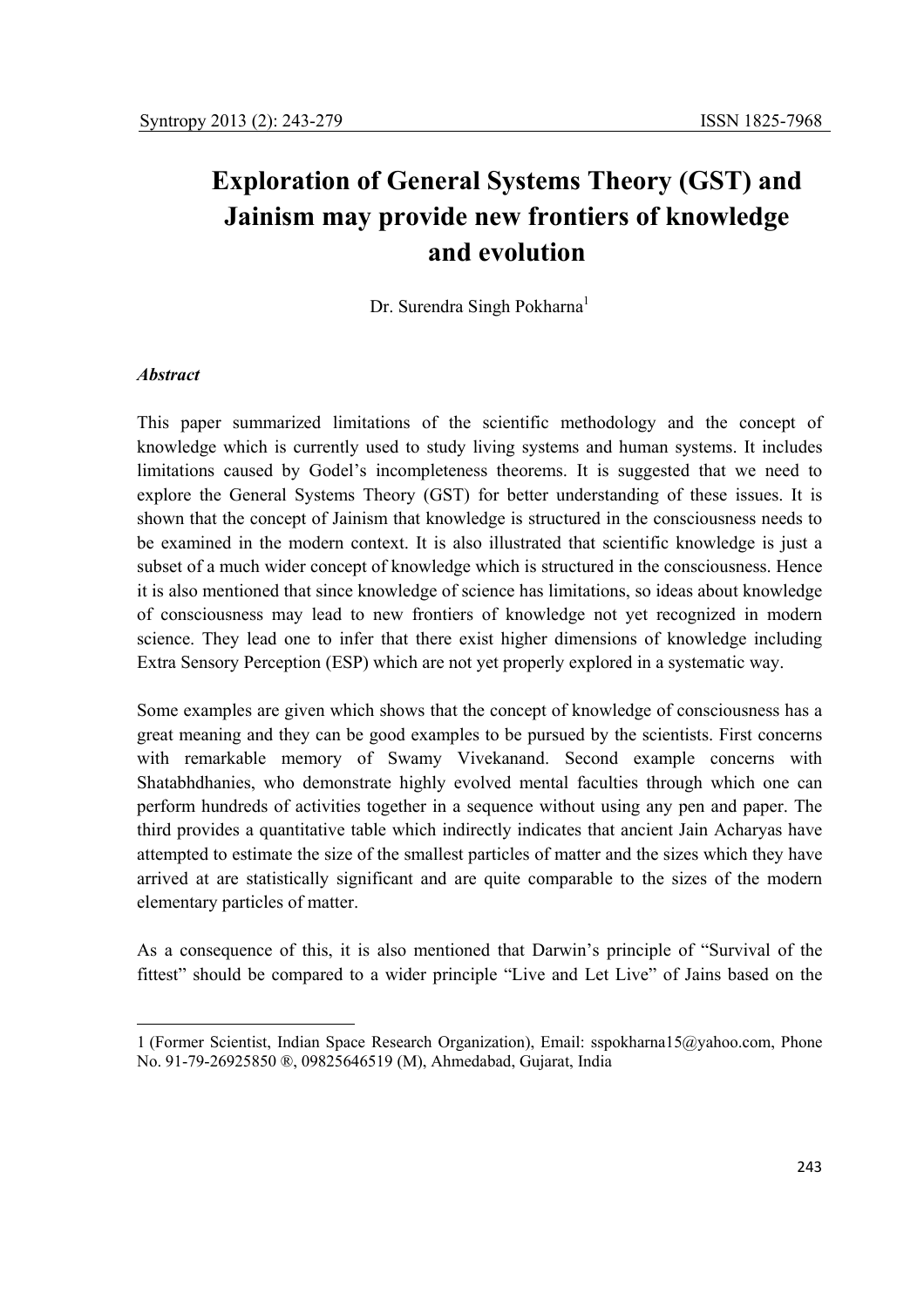higher dimensions of knowledge which emphasize more on underlying identify (common soul) among all living beings than differences among them.

Finally it is proposed that the process of enlightenment as described in Jainism to achieve the highest state of soul is accompanied by a decrease in rate of entropy production and decrease in resource consumption at every stage. Hence there is a need to talk of some Order parameter like Syntropy.

**Keywords:** Scientific knowledge, Knowledge of consciousness, Soul, Shatavdhanie, General Systems Theory, Order, Size of atoms and nuclei, Extra Sensory Perception, Survival of the fittest, Live and Let Live, Entropy and spirituality.

**This paper is dedicated to my mother Late Shrimati Lahar Kunwar Pokharna, who has laid foundation for doing this type of work.** 

### **1. Introduction**

Science and technology and their use in economic developments and commercialization have revolutionized the whole world in such a way that everything appears to have changed in last 100-200 years. Developments in the field of space technology, atomic energy, electronics, biotechnology, modern agriculture, telecommunication, and manufacturing systems are some of the examples of these changes. However, they have also resulted in an increase in population, depletion of natural resources, damage to the environment, increase in terrorism, threats of nuclear wars and so on. These changes also have played a key role in making this world truly global. However, all these consequences have resulted in a large scale increase in entropy in the world at different levels in different fields (Pokharna 2012). In addition, because of these changes and domination of science and technology in all walks of life, an impression has been created that scientific knowledge is the supreme and anything other, which does not fall into this domain is not very relevant. But Science and technology are just two hundred years old only and there was a concept of knowledge and technology even before the modern science came into the existence.

Actually one finds that scientific methods developed to study the physical systems are not adequate when human systems are also included in this type of formalism (John Gigch, 1978, Bertalanffy, 1976), because all living systems are essentially irreversible in nature, that is they grow and decay and they are open systems compared to the physical systems which are closed systems. So the biological and social systems cannot be strictly subjected to the process of measurement and hence they are not exactly describable in the strict terminology of the physical, sciences. Also any type of experimentation is not possible in case of human systems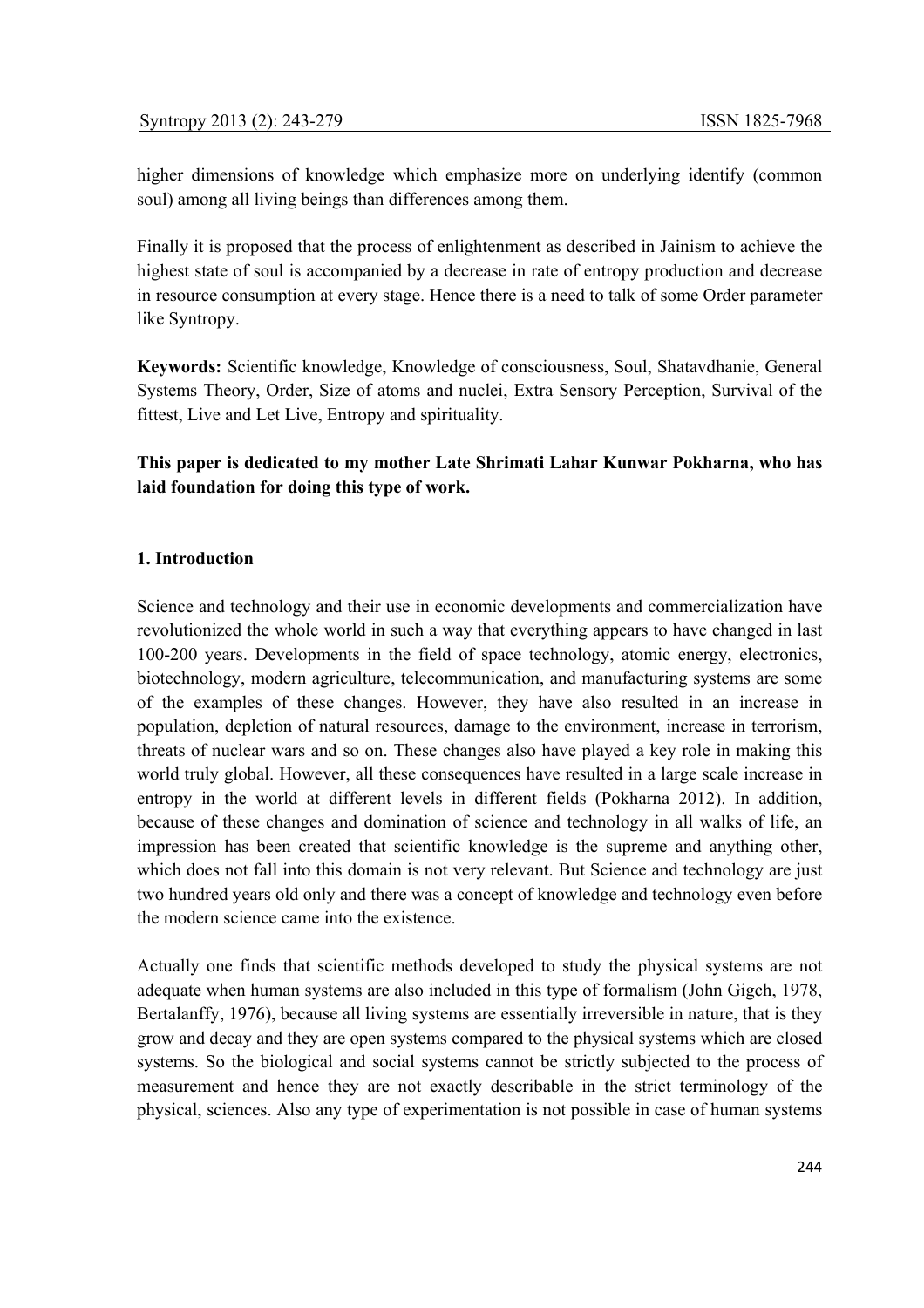(Goldsmith 1990, Jones 1990 and Penrose 1990), as they have memory, free will, creativity, tendency to interact strongly with other fellow beings and the environment. Furthermore there are micro controls in the form of thought processes which cannot be easily adjusted in any planned "scientific experiment". They also have a property of infinite amplification because of the thought processes, which makes it difficult to make them study in a strictly scientific way. Expressed in a different way, it is now felt that the standard concepts used in any scientific study like compartmentalization, reductionism, causality, mechanism, induction, empiricism and passivism etc. (Goldsmith, 1990, Jones 1990) cannot be used to strictly study the biological systems and social systems. Not only this the basic parameters used in science like energy, mass, linear momentum and angular momentum are basically defined for closed isolated systems, so they may not be the best choice for describing the biological and social systems (Penrose, 1990 and John Gigch 1978, Pokharna 2012). The final blow to limitations of scientific methodology is being done by Godel's incompleteness theorems (Penrose, 1990) which have virtually shaken the foundation of modern science. Therefore a totally new perspective and new concepts are required to handle the modern problems of the society.

Hence General Systems Theory (GST) is used for better understanding of the whole problem because by its intrinsic nature, GST can give a better picture of the interconnectedness of various components of the Human-Earth-atmosphere system. It is finally a problem of order versus disorder (Pokharna, 1985, Pokharna 1991, Pokharna 1996 and Pokharna 2006, Pokharna 2010 and 2012) at all levels and so when we talk of development and evolution, we should talk aboutthe development of the order and evolution of order for complete understanding of the term development. They will have significant impact on all the problems of the modern life.

It also appears that it will be necessary to explore the concept of consciousness for better handling of the current problems and its connection with the knowledge. It is here that the concept of knowledge as enunciated in Indian philosophy in general and Jainism) in particular needs to be brought into the picture. (For brief description of Jainism, see appendix 1.Actually the Jain concept of knowledge is so extensively discussed with five different types of classes of knowledge that it needs to be further explored in view of modern concepts of knowledge in computer science and the neurosciences. Thus this paper emphasizes that scientific knowledge has limitations and there can be knowledge beyond science and still meaningful. Thus it is mentioned that the concept of knowledge needs to be enlarged further by taking consciousness into account

There is another dimension of this problem and this deal with the direction of development and evolution in general. At the modern time, the concept of development is governed by the ideas of economic development whereas in the case of evolution, we talk about Darwin's principle of evolution. However, in Indian philosophy in general and Jainism in particular, we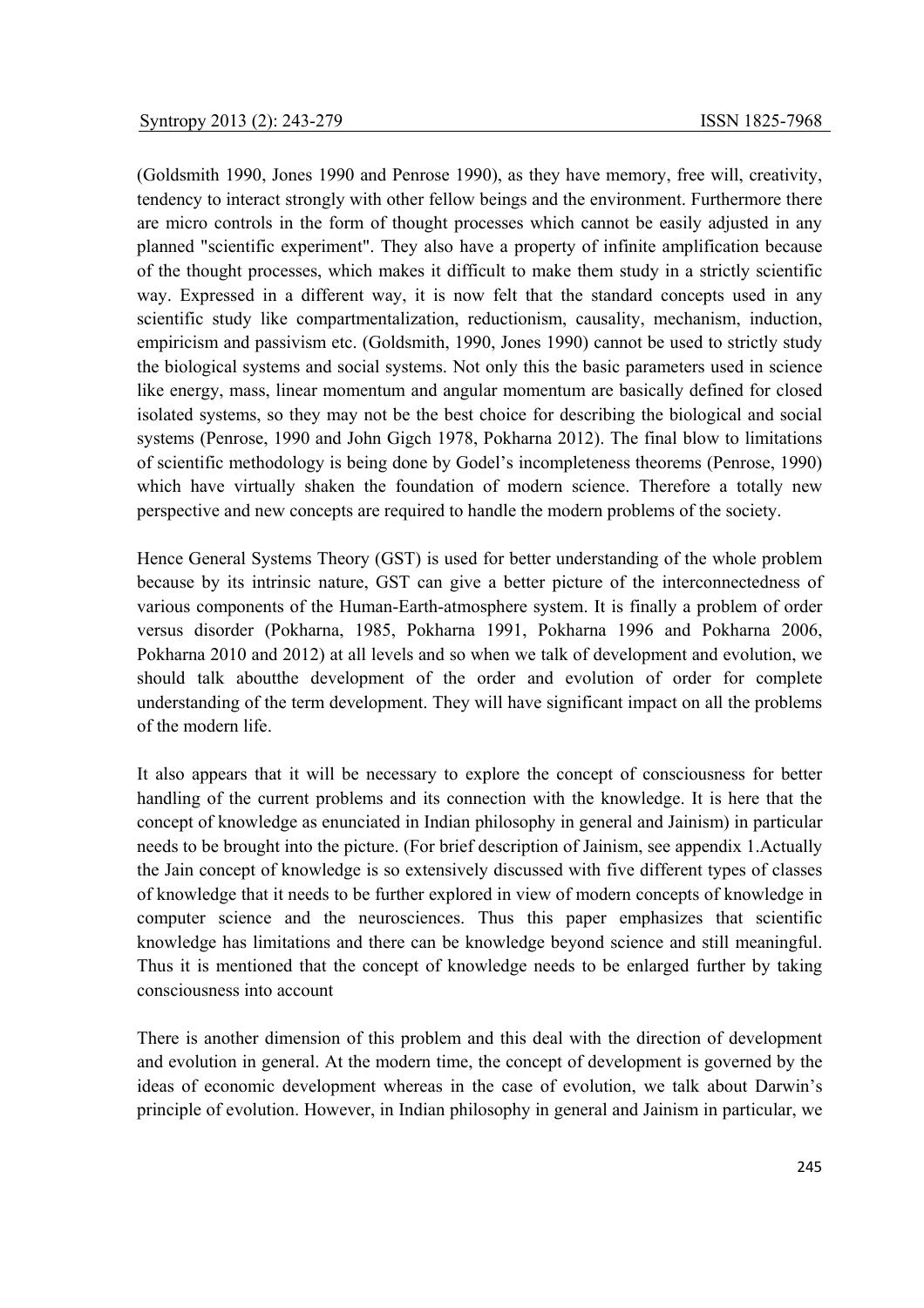talk of spiritual evolution which essentially talks of evolution of consciousness. In view of several problems faced by the modern world, there is a need to have an extensive comparison between these two types of evolution so that some better model of evolution and direction of development can be evolved.

In view of these issues, it is observed that most of the development in science and technology and their economic exploitations have resulted in a large increase in the entropy at all levels starting from the human brain to the whole biosphere. Hence the concept of "order" as defined in the case of General Systems Theory needs to be closely examined in view of irreversibility of the human systems. It is proposed that the Jain concept of evolution of consciousness might be closely related with some kind of order at different levels.

The importance of consciousness is explained using an example through extraordinary memory of Swamy Vivekananda and two examples of satavdhanies who have amazing mental capabilities. An evidence is also given to mention that ancient Indians through this knowledge of consciousness might have even tried to estimate the size of the smallest particles of matter, This may inspire the scientific community to take up the concept of consciousness in a serious way, because its evolution might be directly lead to new concepts of even development. It is also illustrated that spiritual processes mentioned in Jain philosophy could provide new direction for development and concepts of knowledge and evolution which may be accompanied by a reduction in entropy production in the brain as well as in the society and the atmosphere at different levels (Pokharna 2012).

Not only this, the role of consciousness and thought processes isalso elaborated by David Bohm (1951). His concept of the implicate order and explicate order provides a new way of looking at the world. Also we should emphasize that the process based thinking and interconnectedness of various components of nature is most essential to understand the modern problems in a systematic way. Hence Jain philosophy needs to be reexamined in the modern perspective.

Section 2 briefly summarized the consequences of scientific, technical and economic development in producing entropy production in the world. Section 3 illustrates the limitations of scientific methodology due to conservation laws. Section 4 highlights further limitations of scientific methodologies in handling any system and mention the Godel's incompleteness theorems which describe such approaches and hence a need to develop an abstract concept of consciousness. Section 5 and 6 elaborates limitations of science as applied to living systems and need to use General Systems Theory. Section 7 explains that there is a need for a concept of consciousness and its evolution in the modern science if we look at these issues in a systems perspective. This section deals with the possibility of knowledge through consciousness as mentioned in Indian philosophies and recognized by many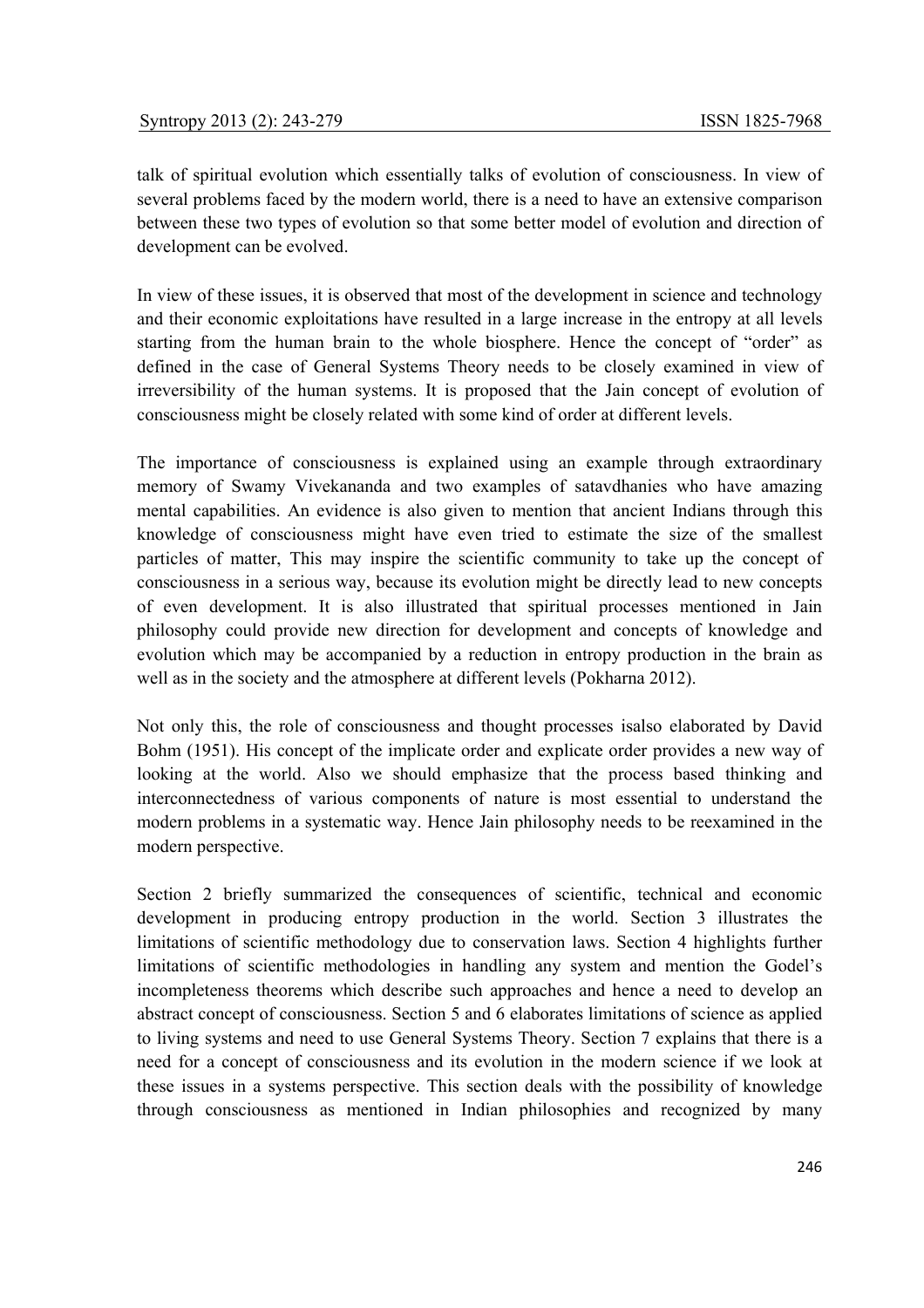scientists. Section 8 discusses the concept of consciousness and knowledge through consciousness in Jain philosophy. In section 9, it is mentioned that we must treat scientific knowledge as a sub set of total knowledge which can be perceieved through the consciousness. Section 10 gives an example of spiritual order with a quantitative evidence about sharp memory of SwamyVivekanand with a suggestion that the scientific community should take the concept of consciousness very seriously. Two examples of satavdhanies are also given which clearly illustrates higher stages of consciousness which may involve extraordinary capability of the human mind and consciousness. An example is also given which shows that ancient Jain acharyas might have directly perceived the smallest particle of matter and even tried to estimate their size. In section 11, a hypothesis is put forward that spiritual processes may be defined as that set of processes in which rate of entropy production and total entropy decreases and is accompanied by the emergence of a new type of order. In section 12, some examples of order are given. Whereas section 13 mentions some examples of processes through which entropy is reduced and order is generated among Jain's monks. In section 14, we discuss the Darwin's principle of evolution expressed through the famous expression of "Survival of the fittest" and attempt to compare it with the spiritual evolution described through the principle of "Live and Let Live". These two principles will have a totally different impact on the definition of the concept of development. Section 15 discusses the impact of too much education of Darwin's principle of evolution on human life. In section 16, the Jain's concept of evolution of consciousness is mentioned in summary form. We then compare Darwin's principle of evolution with the Jain principle of evolution in greater details in section 17. The conclusion is given in section 18.

### **2. Science, Technology, Economic development and Entropy:**

In this section we shall see how a unidirectional concept of Economic development and its modifications due to science and technology have destroyed the environment and is degrading the life support system irreparably. Actually economic development is required for smooth running of a society and everybody wants it. However, with the advancements of science and technology, a huge industrial revolution took place in the whole world. Due to this economic activity started concentrating ina few places and in a few cities. Their activities started polluting the natural resources in a highly damaging way. The whole process of polluting the environment can be traced to these increased industrial activities and increase in population due to decrease in the death rates. Due to the congestion of the cities, their results a cut throat competition among people for survival. The old value system based on simplicity, honesty and sincerity started getting replaced by complexity, consumerism, dishonesty, and unwanted domination of certain groups and countries over others. It has also resulted in a large scale corruption in many places in the world. The emphasis on economic development has become so much so that all other types of developments have been set aside. Thus women in many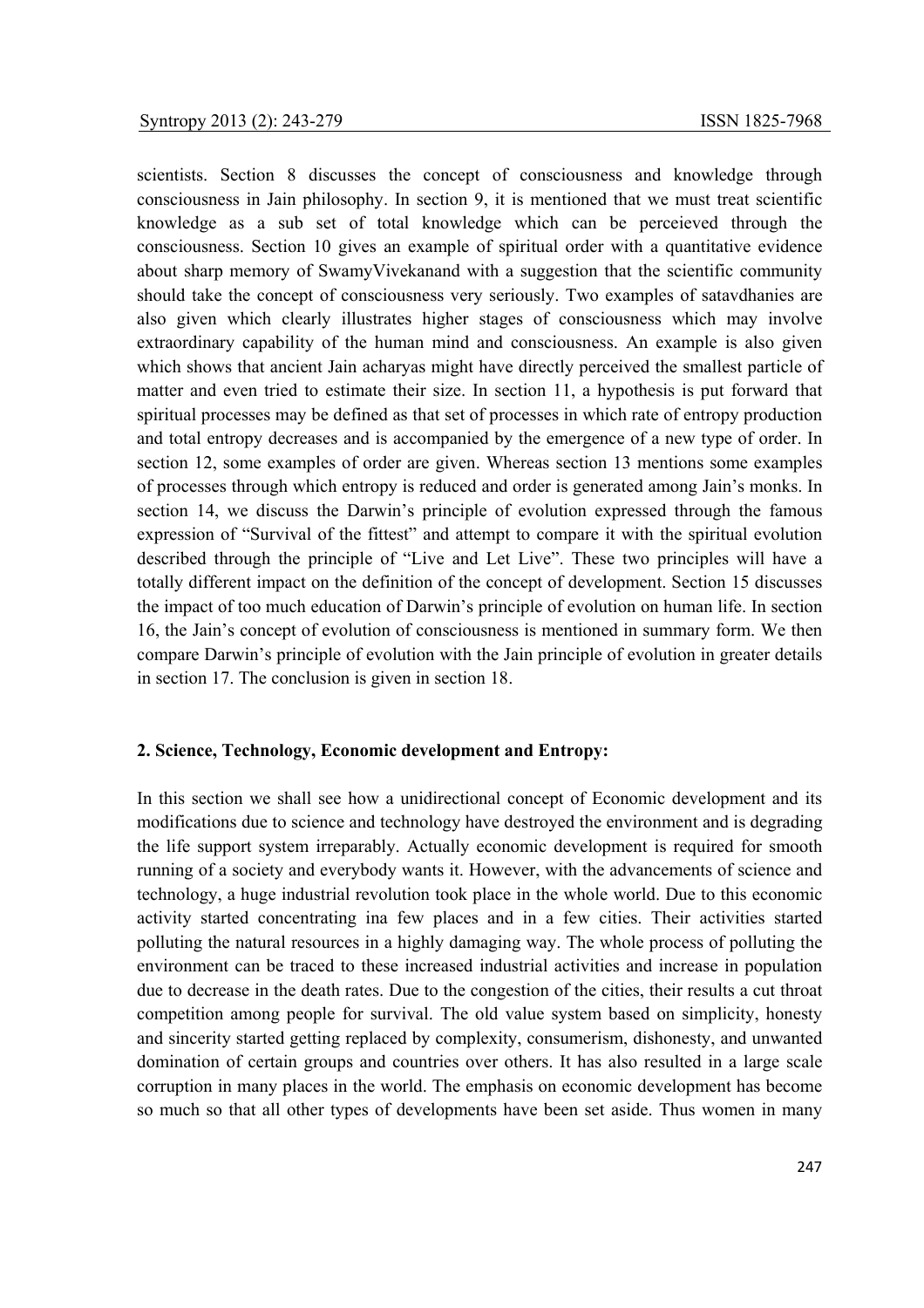countries who used to work towards spiritual evolution, religious activities and family welfare, have all started working for economic development only. Also indices based on economic growth are so much dominating the people's mind that the impact of economic development on the environment is totally ignored.

Effectively one can say that final consequences of these activities have resulted in a very large increase in the entropy (disorder) of the environment and the society. Here entropy is to be understood in terms of mixing of objects and/or entities with time which results into more information to know these objects and/or entities. Some examples are given below where one finds the ideas of entropy increase in one way or the other.

- a. Mixing of hydrocarbons like petrol and diesel vapor with air and water etc. which were otherwise distinctly separate.
- b. Spread of industrial chemicals and other pollutants in rivers and ponds.
- c. Flow of millions of tons of fertile soil in the sea every year.
- d. Adulteration of food and medicines and many industrial products.
- e. Spread of electromagnetic pollutions in atmosphere due to very large increase in use of mobiles, internet and other electric gadgets.
- f. Decrease in orderliness in music and increase in noise.
- g. Mixing of the roles of men and women.
- h. Increase in corruption and black money due to which unaccounted money is diverted from the main economy to areas and accounts which are not counted in GDP and so on.

Creation of the so called ordered systems (say concrete jungles, industries etc.) in the name of economic development have basically led to the generation of entropy in the biosphere. Such ordered systems can be called as "Ordered material systems" generating large entropy.

Now to understand the root cause of these problems, one has to closely examine the basic laws of science and find out whether this type of analysis can provide better alternatives and new directions of knowledge, order development and evolution.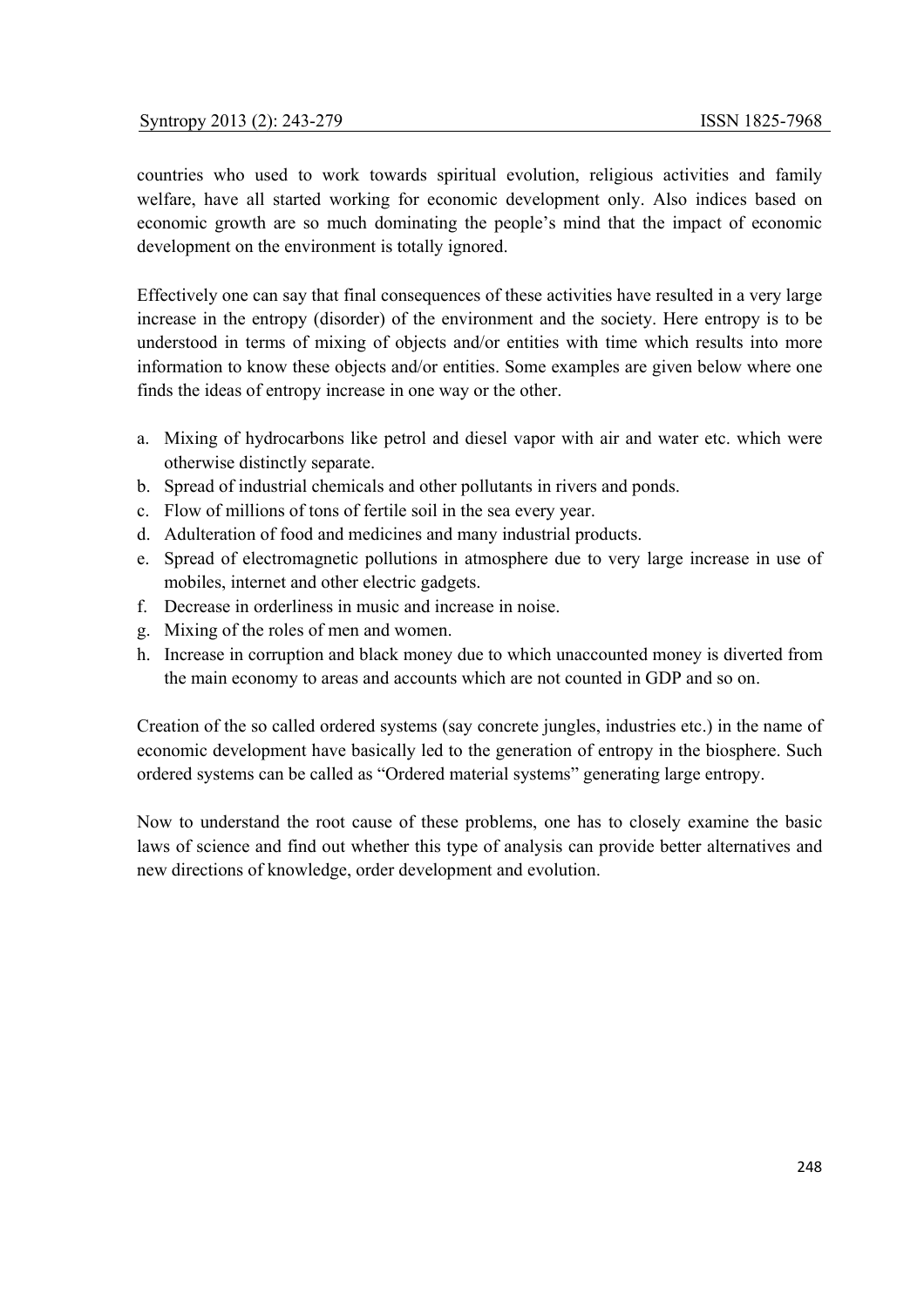# **3. Limitations of scientific methodology due to conservation laws:**

 Any phenomenon is called scientific if it can be verified in a laboratory under a given set of controlled conditions and is reproducible at any point of time and at any place. This condition is called space-time invariance condition in science. In addition, we define conservation laws of physics which are the foundation of all scientific measurements. Thus we have conservation laws for energy, linear momentum, angular momentum etc. Now all these conservation laws are defined for isolated closed systems, thus approximating the nature. Thus energy is defined as that variable of a closed isolated system which does not change over time (Landau and Liftshitz, 1964). But in principle we can never have a totally closed isolated system. Similarly linear momentum is defined as that property of a closed isolated system which remain invariant with any spatial displacement and so on. Hence the mere definitions of conservation laws are not perfect because they first divide the world and then try to define it. The interaction among these systems are then studied by considering the nature and magnitude of the interaction among them. For biological systems which are so strongly interacting with each other, this type of formalism cannot be applied in a satisfactory way in a real sense. Here order and organization are as much important as the individual components.

#### **4. Godel's incompleteness theorems:**

The most attractive aspect of scientific knowledge is its mathematical basis. We generally feel that this mathematical representation of various scientific facts make our knowledge more precise and accurate. However, from the following theorems which have been put forward by the great mathematician Kurtz Gödel, we find that any mathematical representation of any physical reality limits our knowledge of that reality. Not only this but the theorem also imply that none of the languages or representation can express the reality of nature with perfection. Complete knowledge must necessarily have its foundation in an unexpressed, unmanifest field of intelligence. Let us begin with the theorems.

#### **4.1. Gödel's first incompleteness theorem**

This theorem says that the truth of a formalism (which describes any phenomenon) cannot be proved. Thus no finite expression of mathematical knowledge can ever provide a basis for comprehensive knowledge even of the elementary properties of the counting numbers. Thus if one starts with a collection C of symbolic mathematical (or any other) axioms which isspecifiable by a finite number of mechanical rules, and if C is consistent, then there will be a true statement about the counting numbers which cannot be proved from the axioms C, using the standard rules of mathematical logic. The proof of this theorem shows that from C one can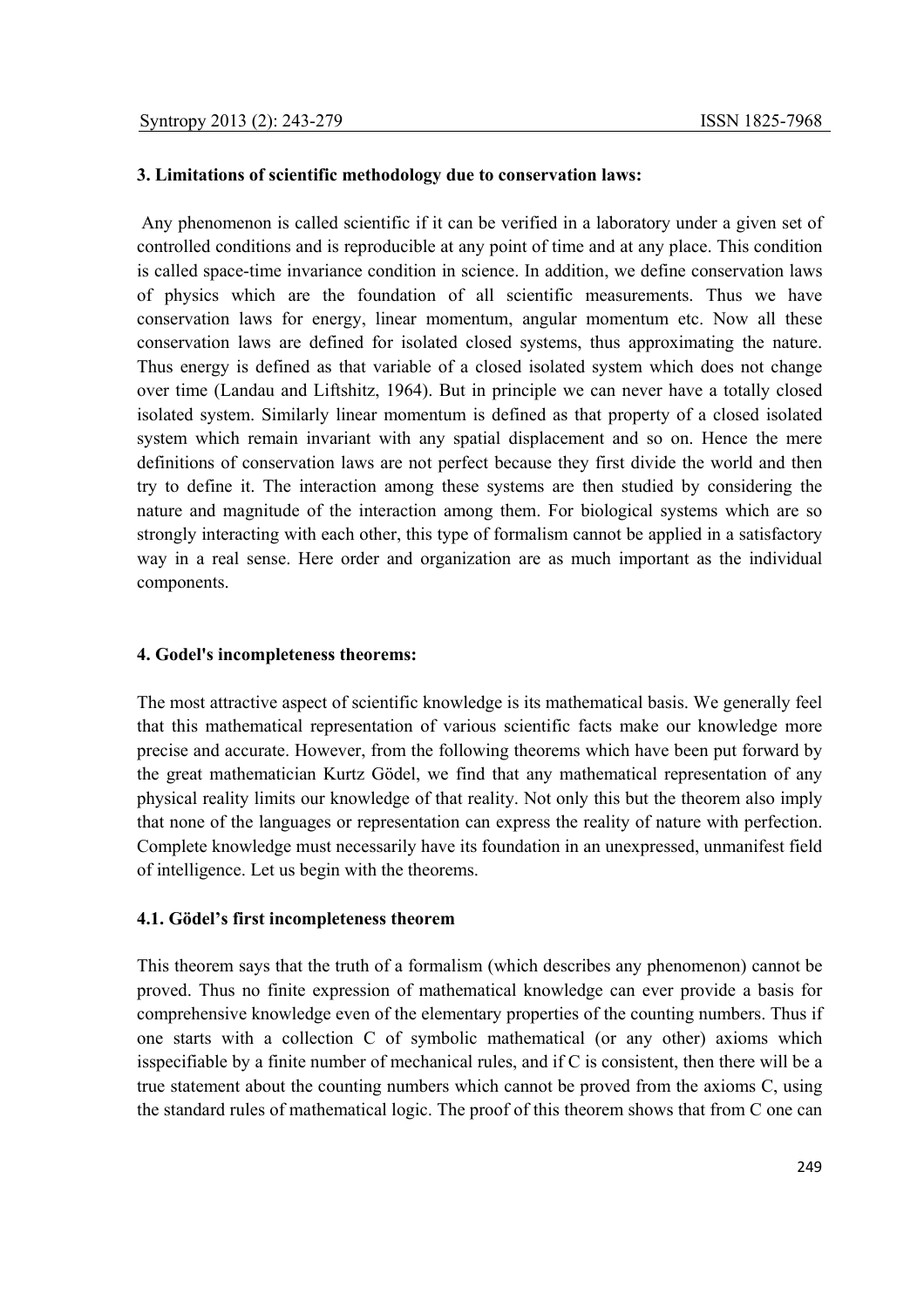construct a sentence S in the simple mathematical language of elementary numbertheory whose meaning is: This sentence is not provable from C. Once S is constructed it follows easily that S must be true but not provable from C. Thus on the basis of any finitely specifiable collection of axioms C, one cannot prove all true propositions about the counting numbers.

### **4.2. Gödel's second incompleteness theorem**

A formal language (mathematical or any other) if consistent cannot define its own truth i.e. the definition of truth for a theory must be of a higher order than the theory itself. We can also say that the consistency of any specifiable collection of axioms can never be established on the basis of mathematical arguments which can be justified by these axioms. Thus to establish the validity of any single mathematical system one must necessarily utilize a more comprehensive system, to validate the latter system one has to investigate an even more comprehensive system.

In these examples, Godel's theorems are applied to some cases in abstract mathematics, but they are now being explored in various other branches of sciences. However, as discussed above, a concept of consciousness is required to go beyond the current scientific thinking.

# **5. Limitations of the physical sciences as they apply to living systems:**

Actually all living beings are essentially irreversible in nature, that is they grow and decay and they are also open systems compared to the physical system's which are closed systems. They constantly interact with the environment like, human beings take oxygen from atmosphere and releases carbon di-oxide. Hence biological and social systems cannot be subjected to the process of measurement and hence they are not exactly describable in the strict terminology of the physical, sciences, in addition, human systems have a memory which makes it impossible to do any scientific experimentation on them. Hence such systems are studied in a different way by using statistical procedures. In such methods only some rough trends or patterns can be found.

Now this type of experimentation is not possible in case of present phenomena because as shown above human system has memory, free will, creativity, tendency to interact strongly with other fellow beings and the environment. Furthermore there are micro controls in the form of thought processes which cannot be easily adjusted in any planned "scientific experiment". Hence it is impossible to perform experiments on human systems and predicting events about them from a purely scientific point of view.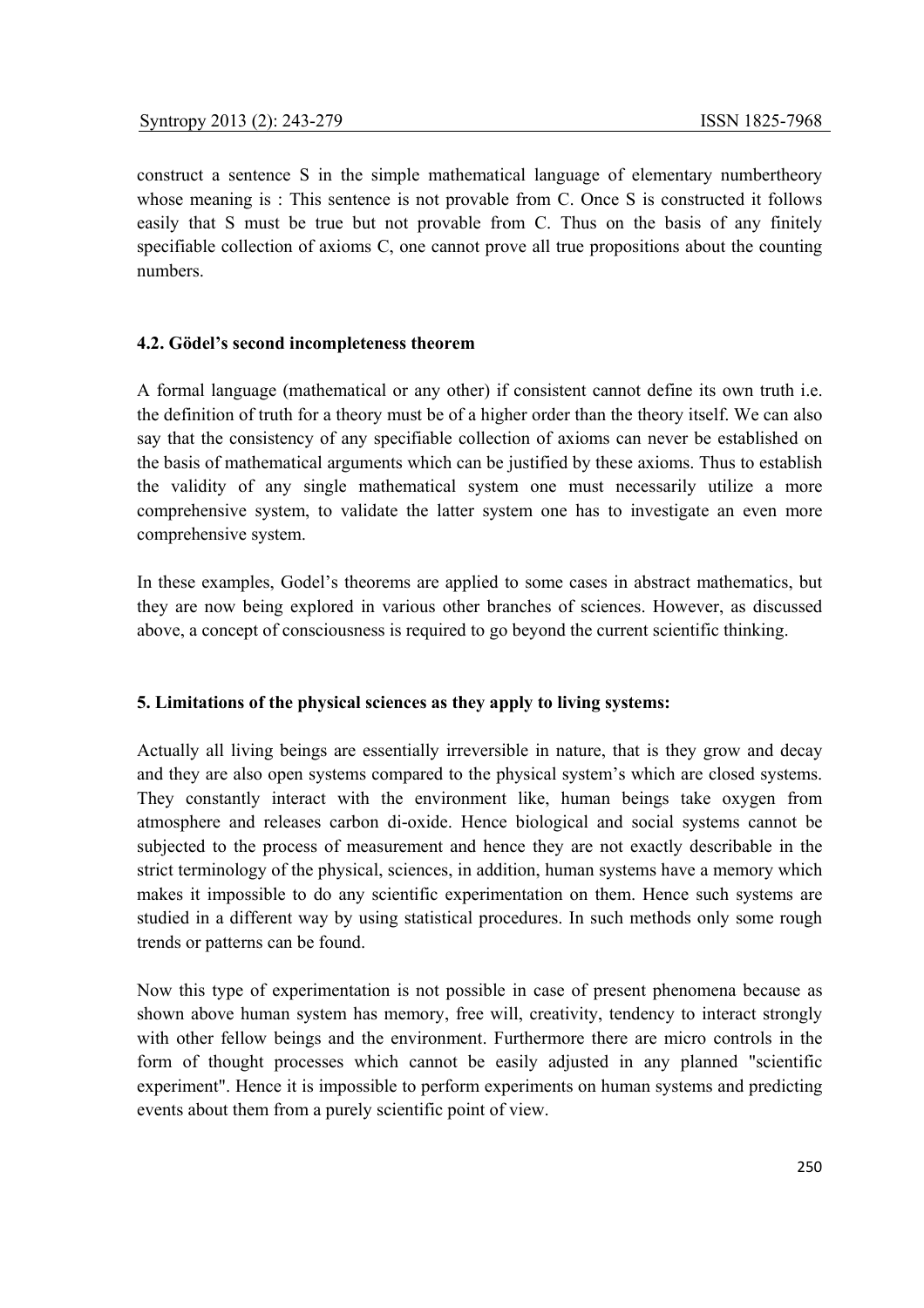# **6. General Systems Theory and its implications:**

Hence to handle the problems mentioned above, we look for a new discipline which has recently emerged (John Gigch, 1978) and is called General Systems Theory (GST). It has been developed to handle such complex systems and issues. Different sets of rules are there to describe and understand such systems (Table 1).

# **Table 1.**

| A COMPARISON OF ASSUMPTIONS UNDERLYING SYSTEMS TO WHICH THE ANALYTICAL<br>MECHANISTIC APPLY WITH ASSUMPTIONS OF SYSTEMS TO WHICH GENERAL SYSTEMS<br><b>THEORY APPLIES</b> |                                                                                        |                                                                                                                      |  |
|---------------------------------------------------------------------------------------------------------------------------------------------------------------------------|----------------------------------------------------------------------------------------|----------------------------------------------------------------------------------------------------------------------|--|
| Properties of Systems                                                                                                                                                     | of<br>which<br>Assumptions<br>systems<br>to<br>analytical-mechanistic approaches apply | Assumptions<br>of systems<br>to<br>which general systems theory<br>applies                                           |  |
| Living or nonliving                                                                                                                                                       | Nonliving systems                                                                      | Living systems                                                                                                       |  |
| Closed or open                                                                                                                                                            | Closed; with feedback: Limited properties<br>of open systems                           | Open                                                                                                                 |  |
| Separability                                                                                                                                                              | Wholes<br>be<br>broken<br>down<br>into<br>can<br>component parts                       | Wholes are irreducible                                                                                               |  |
| Aggregativeness                                                                                                                                                           | The whole is a sum of the parts                                                        | Whole can be more than the<br>sum of parts                                                                           |  |
| Interdependence                                                                                                                                                           | Low interdependence parts can be treated<br>in isolation                               | High interdependence:<br>parts<br>cannot be treated in isolation                                                     |  |
| Complexity                                                                                                                                                                | unorganized<br>Organized<br>simplicity:<br>complexity                                  | Organized complexity                                                                                                 |  |
| Central concepts                                                                                                                                                          | Force and energy                                                                       | Entropy<br>and<br>amount<br>of<br>information, in the theory of<br>Information sense                                 |  |
| Entropy and order                                                                                                                                                         | Equilibrium: maximum disorder                                                          | Systems resist the trend toward<br>disorder by: 1. Importing energy<br>from environment 2. Processing<br>information |  |
| Purpose<br>and<br>teleological<br>implications                                                                                                                            | Antecedents are of interest(causality)                                                 | The consequences are of interest<br>(Goal-directed systems)                                                          |  |
| Properties at higher systems levels inferred<br>Organization and hierarchy<br>from those at lower systems levels                                                          |                                                                                        | Properties<br>of<br>organizations<br>cannot be inferred from those of<br>component subsystems.                       |  |

This concept takes into account both physical systems and biological and social systems. Actually system's properties depend on their domain. The domain of systems is the field over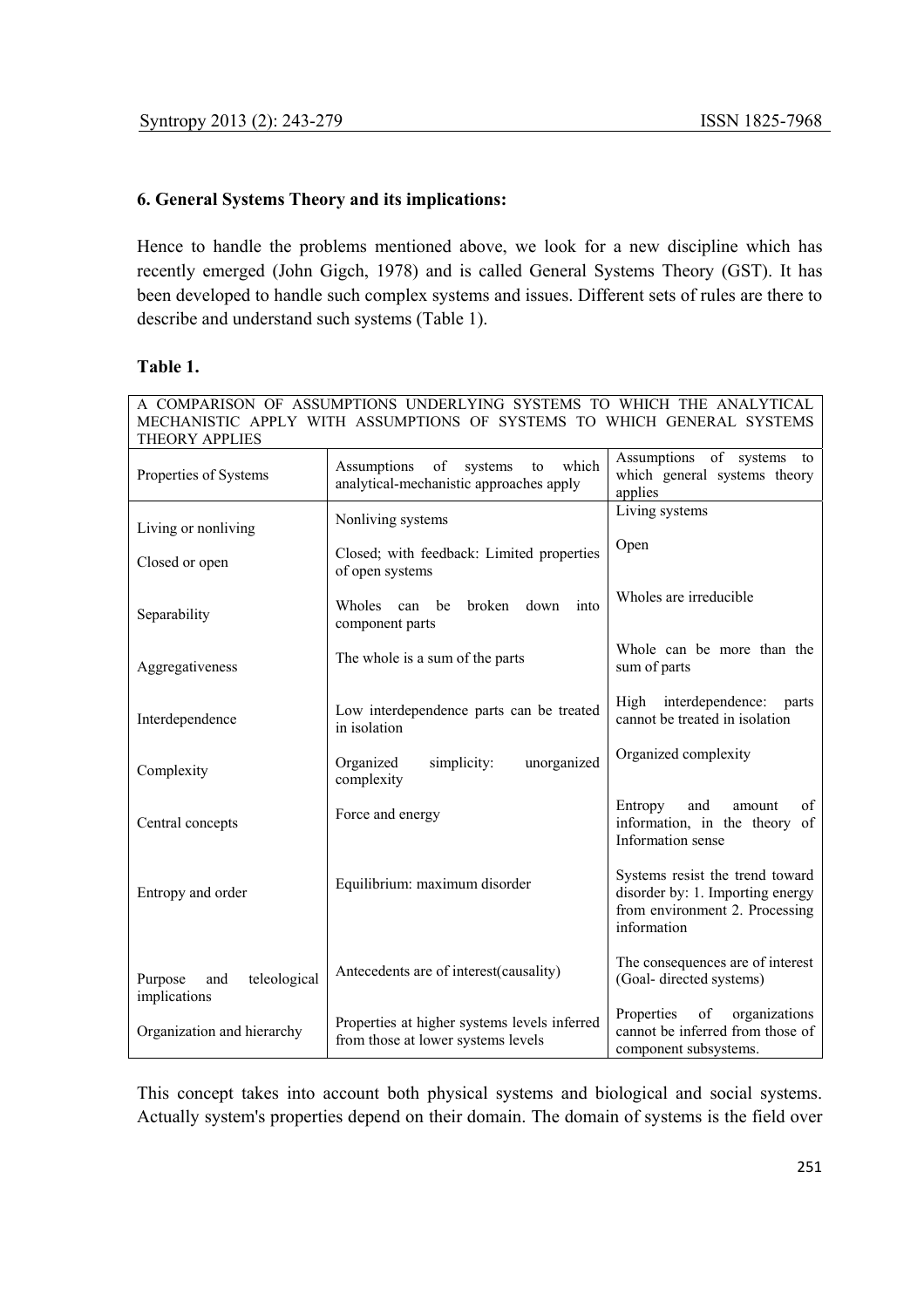which they extend. It can be classified as to whether: (a) Systems are living or nonliving, (b) Systems are abstract or concrete, (c) Systems are open or closed, (d) Systems exhibit a high or low degree of entropy or disorder, (e) Systems display organized simplicity, unorganized complexity or organized complexity, (f) Systems can be ascribed a purpose or not, (g) Feedback exist or not, (h) Systems are ordered in hierarchies and/or Systems are organized, (i) System and associated processes are reversible or irreversible and so on. (See Table below from Gigch 1978 and Pokharna 2010 for details)

In this analysis pure physical sciences are now categorized as hard systems and subjects like sociology, religion, psychology, biology etc. are classified as soft systems. (Bertalanffy 1976). It has been developed to handle such diverse systems and is a serious attempt to reconcile physical sciences with social sciences. As per this theory, all systems are characterized by the transfer of information, knowledge and entropy/order which are much more important than any other attribute. Even energy comes next to them.

Hence even religion also falls in this domain, as some type of system in which, there is information and knowledge transfer going on continuously. Actually the physical systems like physics, chemistry and mathematics are called "Hard systems", whereas social systems such as sociology, biology, religion, political science and economics are called "Soft systems". Thus religion and science can be reconciled in this formalism.

# **7. Consciousness and its evolution should be a fundamental element of any new paradigm of total systems approach to deal with the modern problems:**

As order seems to be the most critical factor in the process of development and also order in the brain is most critical which will influence all other types of orders, it is necessary to understand this order and its relation with knowledge and consciousness. Also since knowledge is another crucial concept associated with brain or consciousness, it is equally important to understand the concept of knowledge associated with brain and consciousness. Actually the concept of consciousness is described in biology, psychology, neurobiology and quantum mechanics also. Asimov, (1990) has argued that consciousness will be one of the three subjects on which research will be done in 21st centaury, other two being environment and astronomy. Philosophically, several Indian schools of thought also talk about consciousness and its evolution. They basically assume that knowledge is structured in the consciousness. Several experimental studies have been carried out to recognize various states of consciousness like sleeping. Waking and dreaming stages. A fourth state of consciousness is well established now (Transcendental Meditation ). Many more such studies are required in this direction as Indian yogis and monks talk of several higher stages of consciousness. Also one finds that in Indian context this evolution of consciousness is closely related with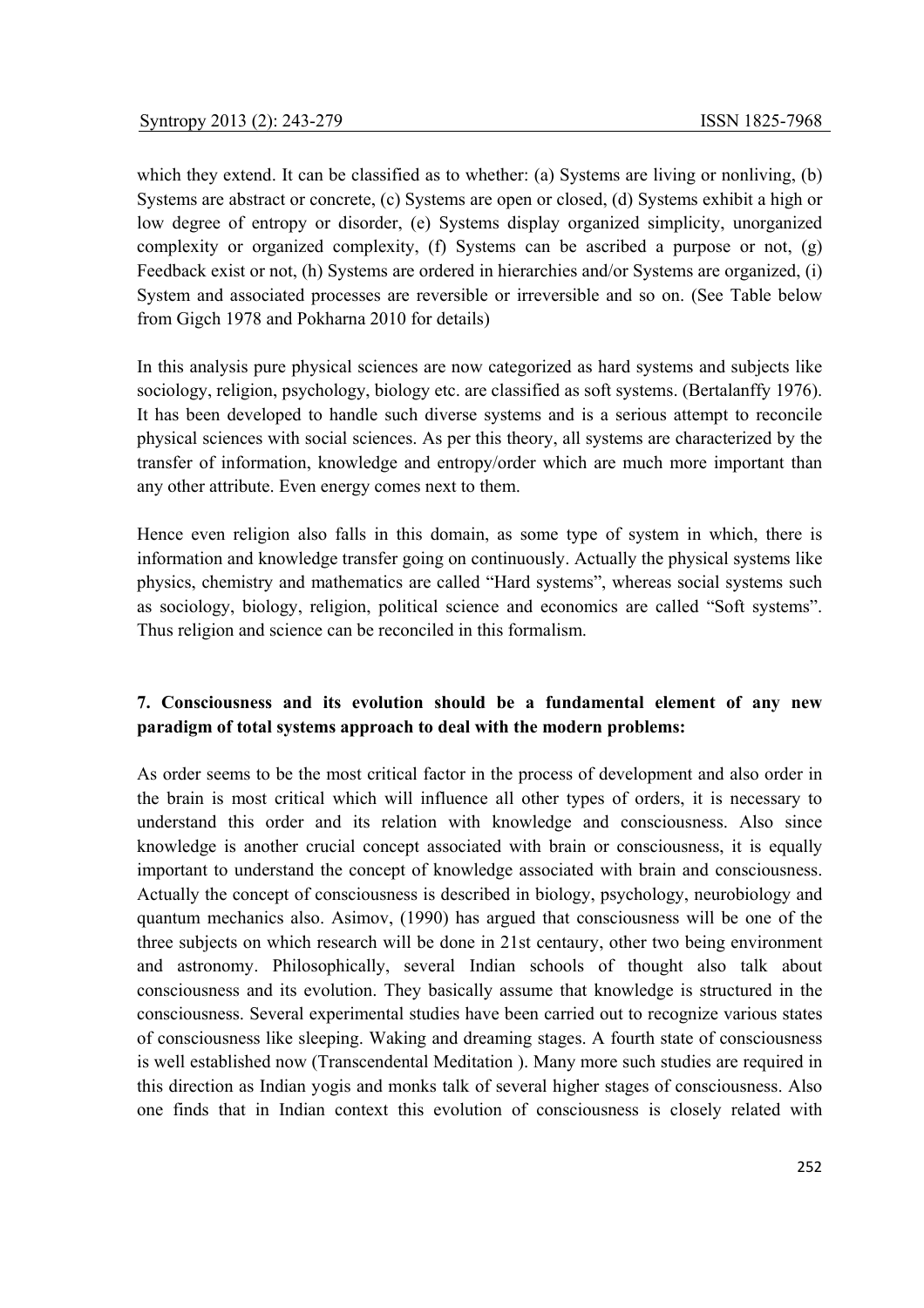practices which are carried out while living with nature and hence persons deeply involved in such pursuits are very close to nature, so they are strongly helping in preserving the environment (Maharishi Arbindo 2011 ). This must be recognized in view of the serious threat to the environment caused by uncontrolled materialistic developments. Such ideas of spiritual evolution should be also examined while talking about development. A lot of progress has been recently made in the field of neurosciences for searching and understanding the concept of consciousness. A concept of quantum consciousness has also come into existence where attempts are being made to explore the quantum theory in the field of neurophysiology to understand the concept of consciousness. See the Appendix 7 for a brief description. It appears that GST and Jainism can help a lot in further clarifying the concept of consciousness and the soul. This grant unification requires further exploration.

#### **8. Concept of consciousness and knowledge in Jainism:**

Let us now look at the concept of knowledge in Jainism. In Jainism, the world is assumed to be consisting of six elements. They are: Dharmastikay (Medium of motion), Adharmastikaya (Medium of rest), Akashastikaya (Space), Pudgalastikaya (Matter), Jeevastikaya (Living beings having a soul) and Kala (Time). Jainism has defined the soul as the basic constituents of all living beings. According to the conception of Jainism, a perfect soul has infinite knowledge, infinite intuition, infinite bliss and infinite power. Although perfect soul has other characteristics but the knowledge has been regarded as the chief characteristic of soul. Kundakunda (Mehta 1980) has stated that although from the empirical point of view there is a difference between the soul and knowledge yet from the transcendental point of view it is sufficient to say that the soul is knower and nothing else. He further said that there is no difference between the knower and his knowledge. From an empirical point of view an omniscient (Kevali i.e. a perfect soul) perceives and knows the whole of reality and from the transcendental point of view he perceives and knows nothing. Therefore what we call as scientific knowledge appears to be just a subset of this grand concept of knowledge, which can exist in the human consciousness.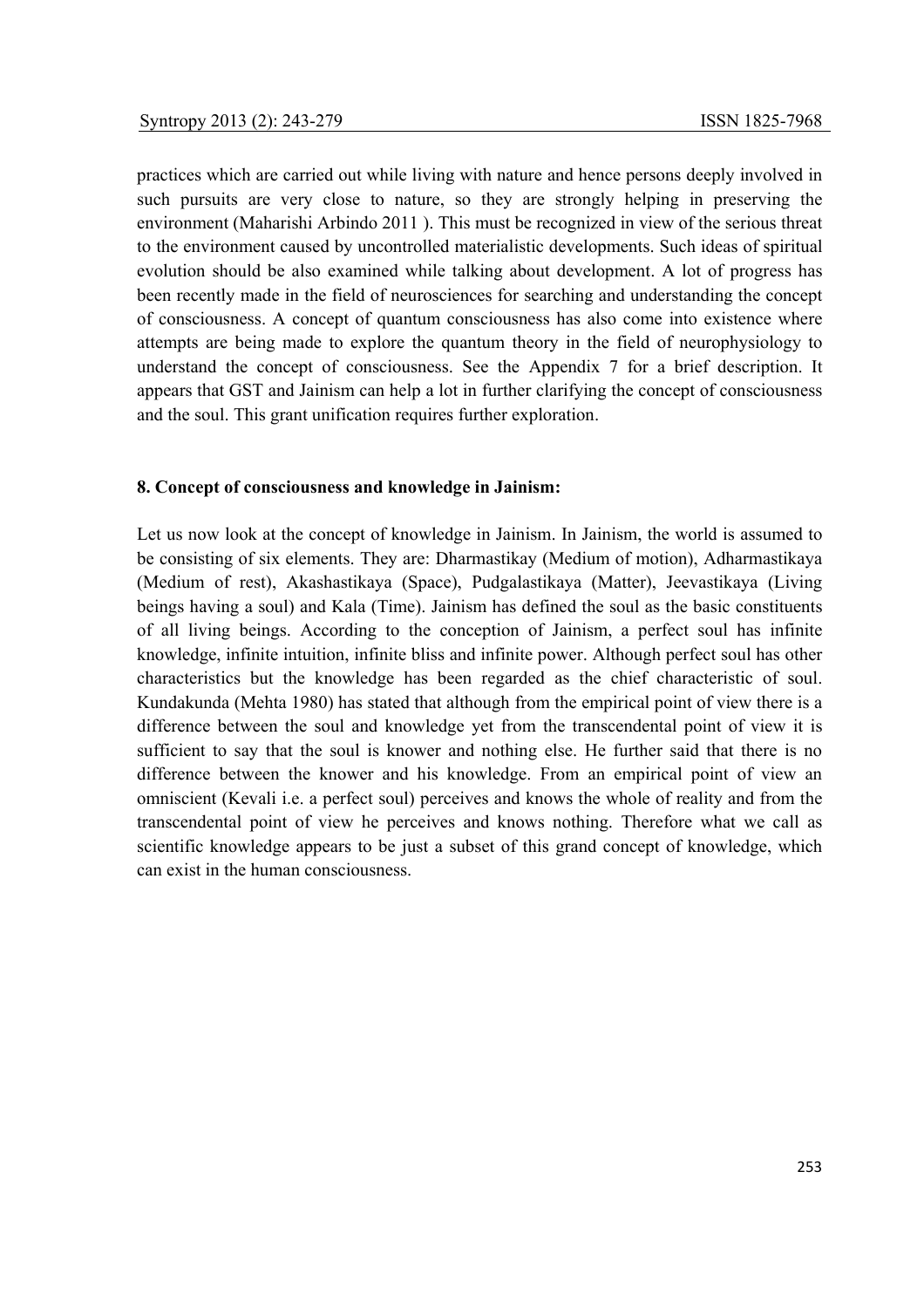

# Characteristics of a pure consciousness (soul) as defined in Jain religion

Five types of knowledge are defined in Jainism (Table 2) . They are:

- 1. Mati Jnana (Knowledge acquired through one's own mind that is without anybody's help,
- 2. Shruta Jnana (Knowledge acquired through listening, reading books and observing others),
- 3. Avadhi Jnana (Telepathy),
- 4. Manahparyaya Jnana (Clairvoyance) and
- 5. Keval Jnana (Absolute knowledge).

They are further divided into several categories as shown in the Table 2.

**Table 2. Categories of knowledge and their sub-classification in Jainism** 

| <b>SN</b> | Type of knowledge                                          | <b>Sub</b> classes               |
|-----------|------------------------------------------------------------|----------------------------------|
|           | Mati Jnana (knowledge acquired through one's own mind      | 340 and 28 in two different ways |
|           | Shruta Jnana (knowledge acquired through external sources) | 18 and 20 in two different ways  |
|           | Avadhi Jnana (Telepathy)                                   |                                  |
|           | Manha Paryaya Jnana (Clairvoance)                          |                                  |
|           | Keval Jnana (Absolute knowledge)                           |                                  |

All species may be physically different but are existing in the world from the past which does not have any beginning. It is due to their attachment with material particles known as karma that they continuously take birth in the world again and again.The direction of evolution should be towards a goal of liberalizing the soul from all material attachment that is all karmas. A process of selection by oneself is involved in spiritual evolution as certain rules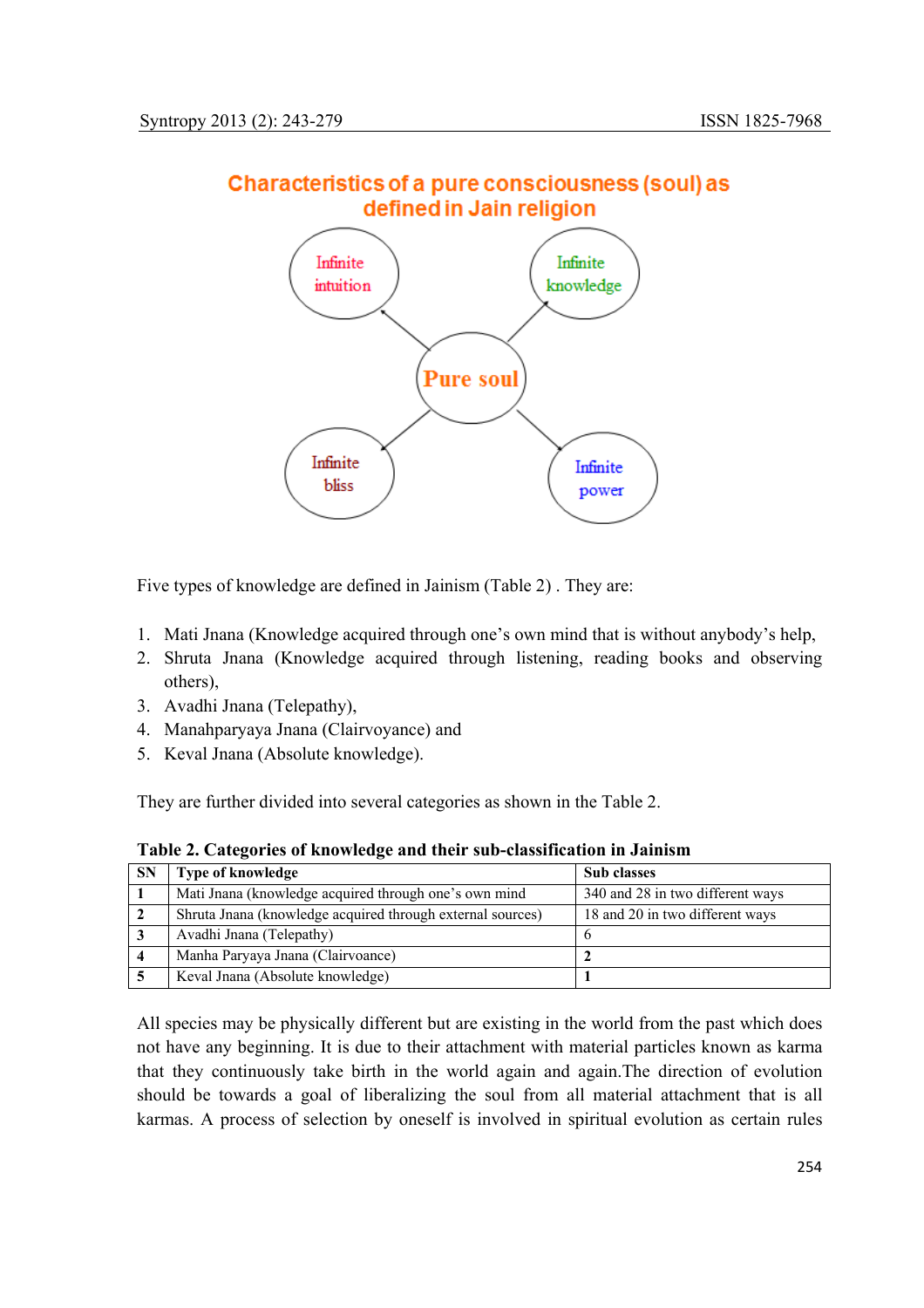and principles have to be followed described separately for ordinary humans and for enlightened souls like acharyas and sadhu sadhvies etc. It appears that practices like chanting of mantras, doing mediation (samayik), fasts (upwas, aaymbil, varshi tap, mas khaman, updhan, siddhi tap, nanayanuyatras), and other several practices lead to very stable life, increasedin self-confidence, recognition of inner strength of soul, and ultimately evolution of one's soul. This is a selective type of process such that it depends more on oneself and is not much affected by other species or human beings present in the environment. It is preached that one should reduce one's requirements in such a way that even if there is scarcity of resources, lower consumption will guarantee survival of all in a cooperative way. A state of highest orderliness is defined as a pure soul, towards which, everyone has to evolve. This is compatible with GST where definite goals are defined.

# **9. Need to realize that scientific knowledge is only a subset of the total knowledge system and actual Knowledge is structured in the consciousness:**

With the advent of science and the resulting technology, a misunderstanding and misconception has developed among the masses that the scientific knowledge is the only ultimate knowledge in the world. Not only this, it also presumed that the knowledge which is experimentally verifiable and repeatable at any place and at any time alone is the actual knowledge. This is far from the truth. The fact is that the so called science is just around 200 years old and the concept of knowledge existed much before that for several centuries. Vedas, Upnishads, Puranas, Agamas, Mahabharat and Ramayana, Koran, Bible have lot of knowledge about life and controls to be followed. Similarly technology of gold manufacturing in the ancient India, design of old temples etc. involves knowledge, which need not be scientific.

Actually the recent developments in computer science and neurobiology clearly show that knowledge is nothing but information organized in some way (Goldsmith 1990). And in turn, information is just organization of data in some fashion. It is also realized that human consciousness (and even animal consciousness) is capable of organizing these data and can generate information and hence knowledge in some way. Therefore what we call as scientific knowledge is just a subset of this grand concept of knowledge, which can exist in the human consciousness. Because all interpretations of all scientific experiments are ultimately done by human consciousness.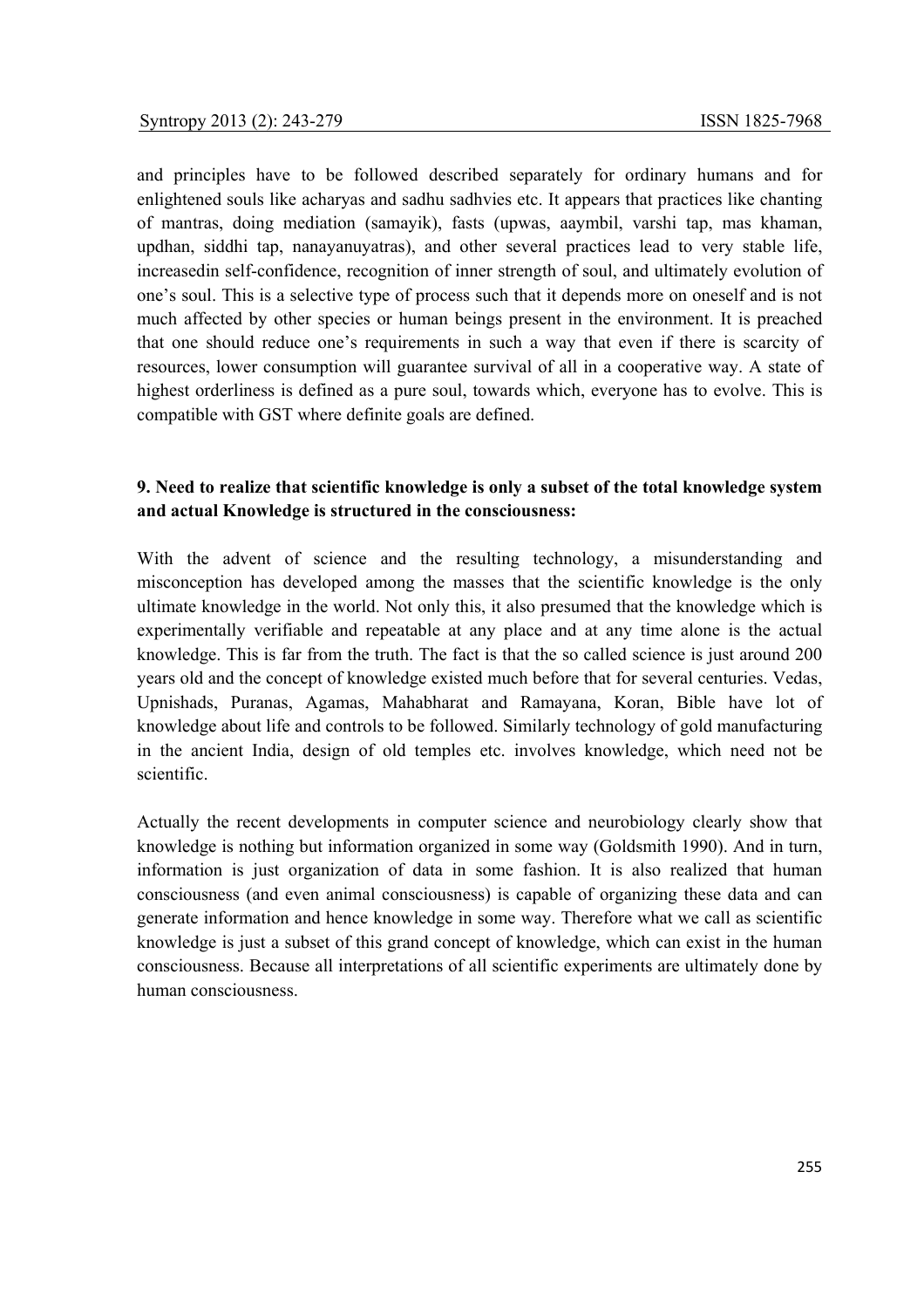# **10. Three examples which show that concept of knowledge through consciousness and orderliness should be seriously studied in a modern perspective:**

We now give three good evidences which show that there is a need to take the concept of knowledge through consciousness in a very serious way. These examples are given below:

# **10.1 Remarkable memory of SwamyVivekanand**:

If we look at some meaning of the term consciousness in the scientific perspective than we find that it is a property of all biological systems. When our acharyas, rishies and munies talk of realization of a higher state of consciousness which has certain characteristics, then it is worth examining the following examples. The first concerns with extraordinary sharp memory of Swami Vivekanand (The Life of Swami Vivekanand, Vol II, pp. 634, AdvaitvaAshrama, 1989). As per this Swamiji had such a sharp memory that he almost remembered 11 volumes of Encyclopedia Britannica, which he had just read once. A question is to be raised by the scientific community, "what is the mechanism and how this state of orderliness is achieved and is related to his/her behavior as Yogi ?"



Swami Vivekanand

# **10.2 Shatavdhani: Demonstration of extraordinary capability of memory and ESP:**

It is mentioned in section 7 that a perfect consciousness with the four infinities perceives everything of the universe simultaneously and completely by a single cognition. However, a worldly soul (an enlightened soul but not yet perfect) can also have rich knowledge contents due to spiritual growth and religious practices. One example of this hypothesis is given below which is called shatavadhan. Shatavadhan (Shat-  $100 +$  Avdhan) is a power to cover 100 different activities in a single act of attention. One who reaches the stage of shatavadhan is called Shatavadhani. A shatavadhani.can remember 100 different things in a 100 different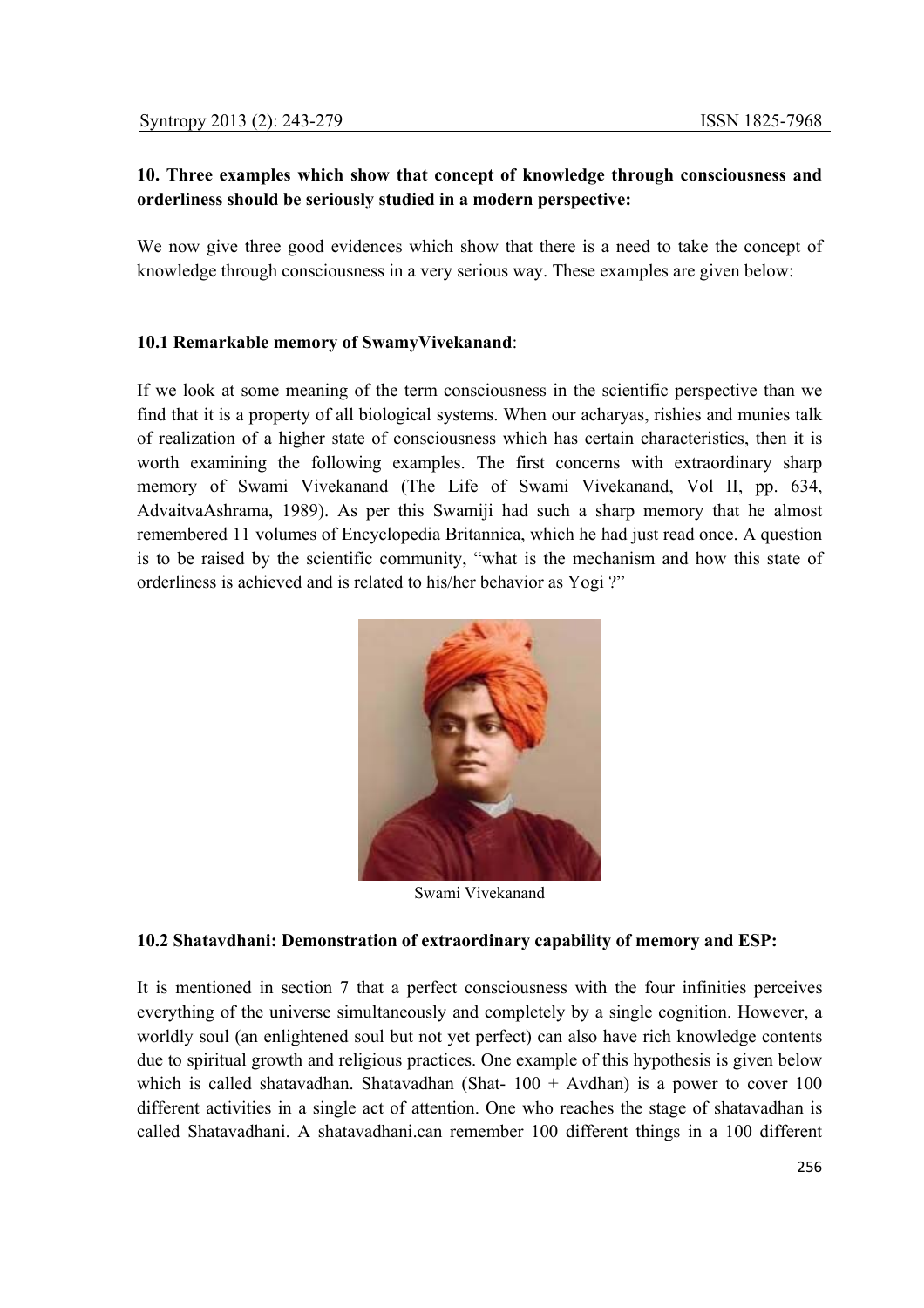orders, spoken by 100 different people. This unbelievable power has been attained by a handful of people over the human history and because it occurs during a very high stage of spiritual development. This is possible only when one is able to have self-control in order to experience the power of the soul. According to the modern scientific belief, a normal human being utilizes hardly 2% to 3% of his total mental potential. A common man can hear and remember serially 3 or 4 at a time. This is based on the conscious mind. Anyone with exceptional intellect can extend this number from 3-4 to 10-11. However, taking this number to 100 is beyond the powers of most of the people. Shatavadhan is the ability to receive, retain and retain 100 activities accrued through the eyes or ear during one period of attention and carried from the conscious to the subconscious. A Shatavdhani can utilize a maximum of mental potential which demands immense concentration. That is the reason that history can name only countable shatavdhanis .



Shrimad Rajchandji, teacher of Mahatma Gandhi

In Jain tradition one can name Shrimad Rajchandra, Guru of Mahatma Gandhi (KalarthyMukul, 2004) from whom he learned the concept of ahimsa (non-violence). Shrimad exhibited his mnemonic powers in late 19th Century in Mumbai. Gandhiji had a great impact of Shrimad of his religious beliefs. This is also narrated in his autobiography (Gandhi Mohan Das 1990)

After one hundred and twenty five years of performance of the shrimadraj Chandra at the age of 19, another shatavdhani is creating history, again in the same age range. This great young shatavdhani is respected young shatavdhaniMuniShriAjitchandrasagarjiMaharajsahebji. He can reproduce not only 100 facts but 108 facts in ascending, descending and random order. The details of questions are given in the appendix 1. This demonstration was done twice in Ahmadabad (Nov 16, 2008 and January 9, 2009). The former was held in the Town Hall and author was present there. Recently on March 4, 2012, he gave a demonstration of 200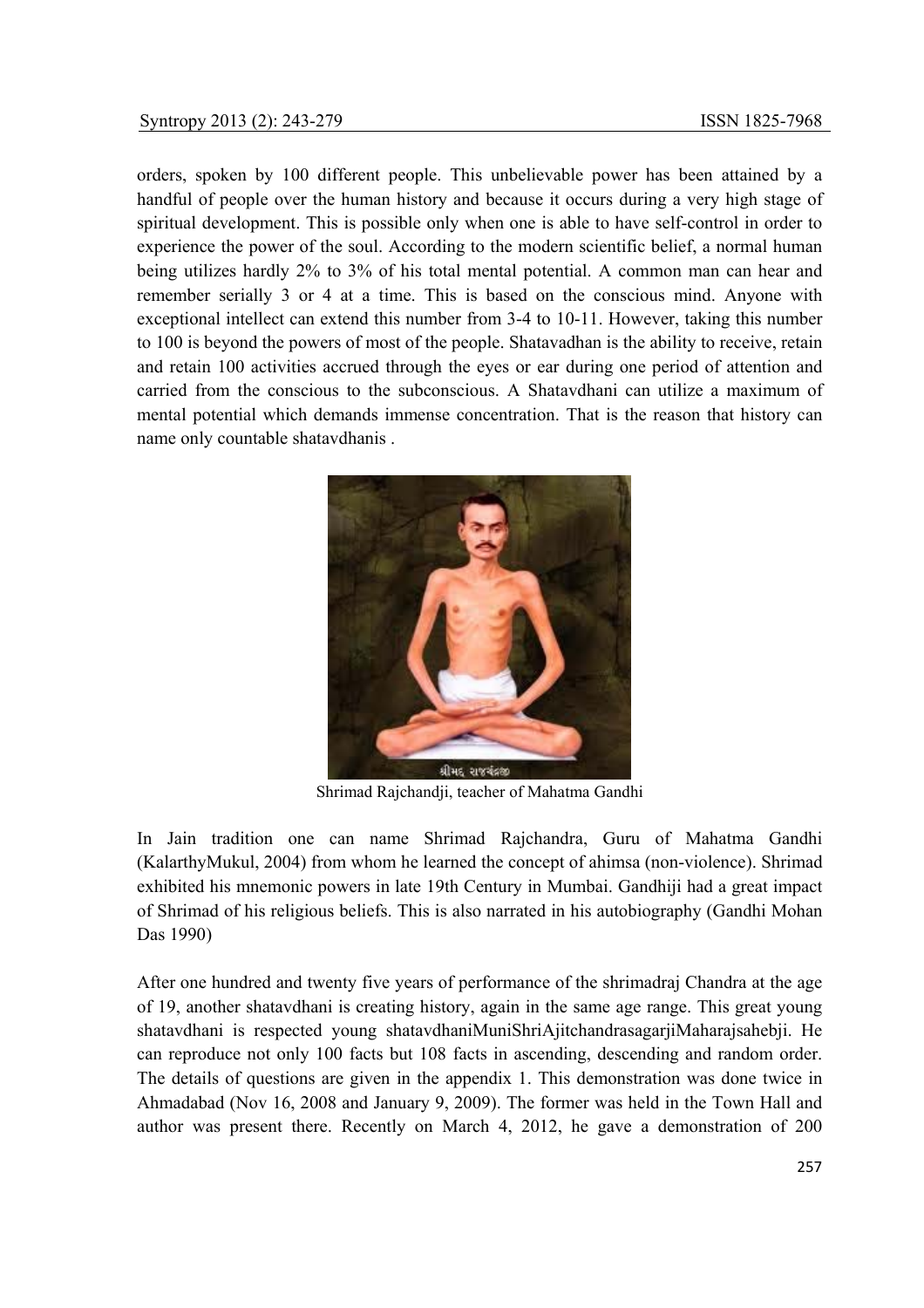questions, situations and events in Shan Mukhanand Hall in Mumbai (and again the author was present there) in presence of around 5000 persons. It was a mind boggling experience for a scientific mind. This monk was just 19 years old (in 2008) and is a strictly following celibacy and has not spoken from last few years. Now he is around 24 years old.



Shri Ajeet Chandji Maharasahab

The procedure adopted by Shrimadji in giving these demonstrations of his rare powers was indeed most exacting. In one demonstration, he could carry out fifty two activities in a sequence (Appendix 2). He would begin all the fifty-two activities at once, simultaneously. He would attend to a portion of each task at a time. He will then attend another second task, next move on to yet another third task, fourth task, and so on. After some time, he would return to the first task. He would cover these rounds, one after the other, until he had covered all the fifty- two task. He made it a rule not to put down any points on paper while attending to these various activities, nor to take any notes and to ask anyone to repeat anything.

In Samvant 1943 (1887 AD), Shrimadji reached the peak of his achievements in this direction. He was Mumbai at the time. There he gave a demonstration of his powers for simultaneous mental attention, this time covering a hundred different activities. He gave these demonstrations at centers including Faramjee Cowslip Institution at Dhobi Talao in Mumbai. The demonstration of powers to attend to a hundred different activities simultaneously earned him a tremendous amount of admiration all around. People were profoundly impressed by his extraordinary mental powers. (Author could not get the list of these hundred activities).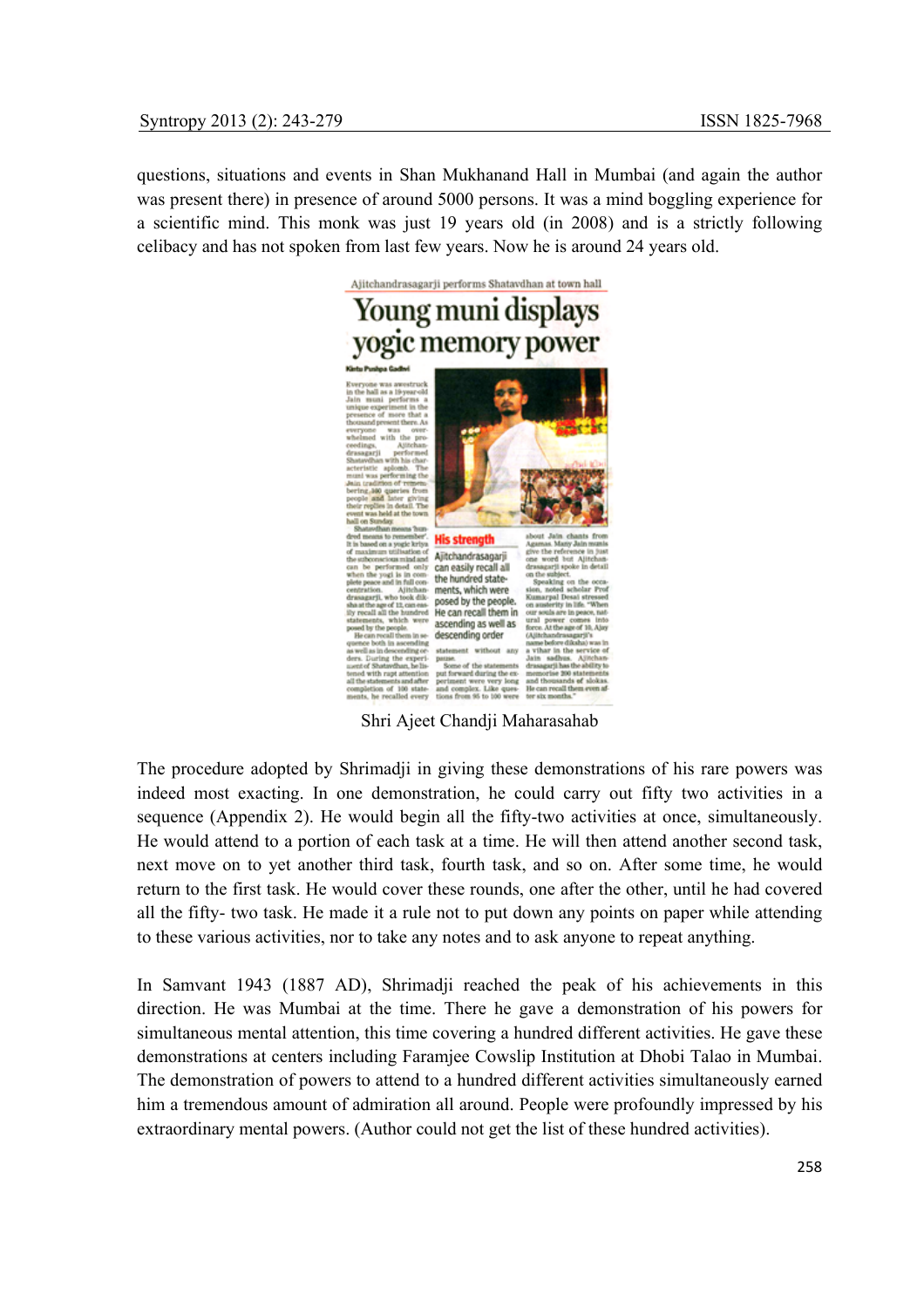#### **10.3 Did ancient Jain Acharyas tried to estimate size of smallest particles of matter:**

Another example is taken from ancient Jain scriptures (TriloyPannati, Jain RC. 1975). Appendix 3 gives a Table for measurement of length. It starts from the smallest particle of matter and goes up to one Yojana (a commonly used unit of length prevalent in India even now. This is an octal system till step 12. It indicates that ancient Jain acharyas have made an attempt to develop a table for measurement of length in 20 steps. As explained in the Appendix, if we statistically interpret it then we find that as per their assessment, the size of the smallest particle of matter is  $2.9X$   $10^{-11}$  cm. Hence the size of the smallest particle of matter that is avsannasannaskandha is around  $2.9 \times 10^{-11}$  cm. This value lies in between the size of a modern atom (10-8 cm) and size of a nucleus

 $(10^{-13}$  cm). Now we may not be knowing the meanings of many of the objects used in this Table. But statistically, this is a very significant observation and should be taken quite seriously by the scientists. At least it cannot be ignored. The mere fact that it was arrived at from the telepathy of advance level through which one can see even the smallest particle of space known as a pradesha in Jainsim, should be a very exciting observations. This again shows that the Jain concept of knowledge should be taken very seriously by the scientific community and should be further explored in a careful way.

Now the mere fact that this concept might have evolved through a realization of this higher level of consciousness is worth examining. It appears to involve advanced telepathy (known as avadhijnana in Jainism) or some type of advanced knowledge. An acharya who is having this capability must have brain in a very high state of order.

# **11. Do spiritual processes help to reduce Entropy Production and resource consumption in the biosphere:**

From this analysis, we find that Jain Acharyas have spiritually ordered mind and if we look at their behavior and daily practices then we find that they consume minimum resources and hence generate least entropy in the environment. As they go to higher and higher stages of evolution, their resource consumptions go on reducing. We seriously feel that the various religious and spiritual practices developed by the ancient Indian seers like Yoga, Meditation, Sadhna and others are all aimed at an overall decrease in the rate of entropy production of this biosphere. Although the processes initiated at an individual level but it expands in the society through the various interlinkages present in the social system. It appears that as the number of persons carrying out these practices increase the average overall rate of entropy production of this biosphere decrease. In addition this may be accompanied by the appearance of a new kind of order which is being described above and could be linked with an orderly state of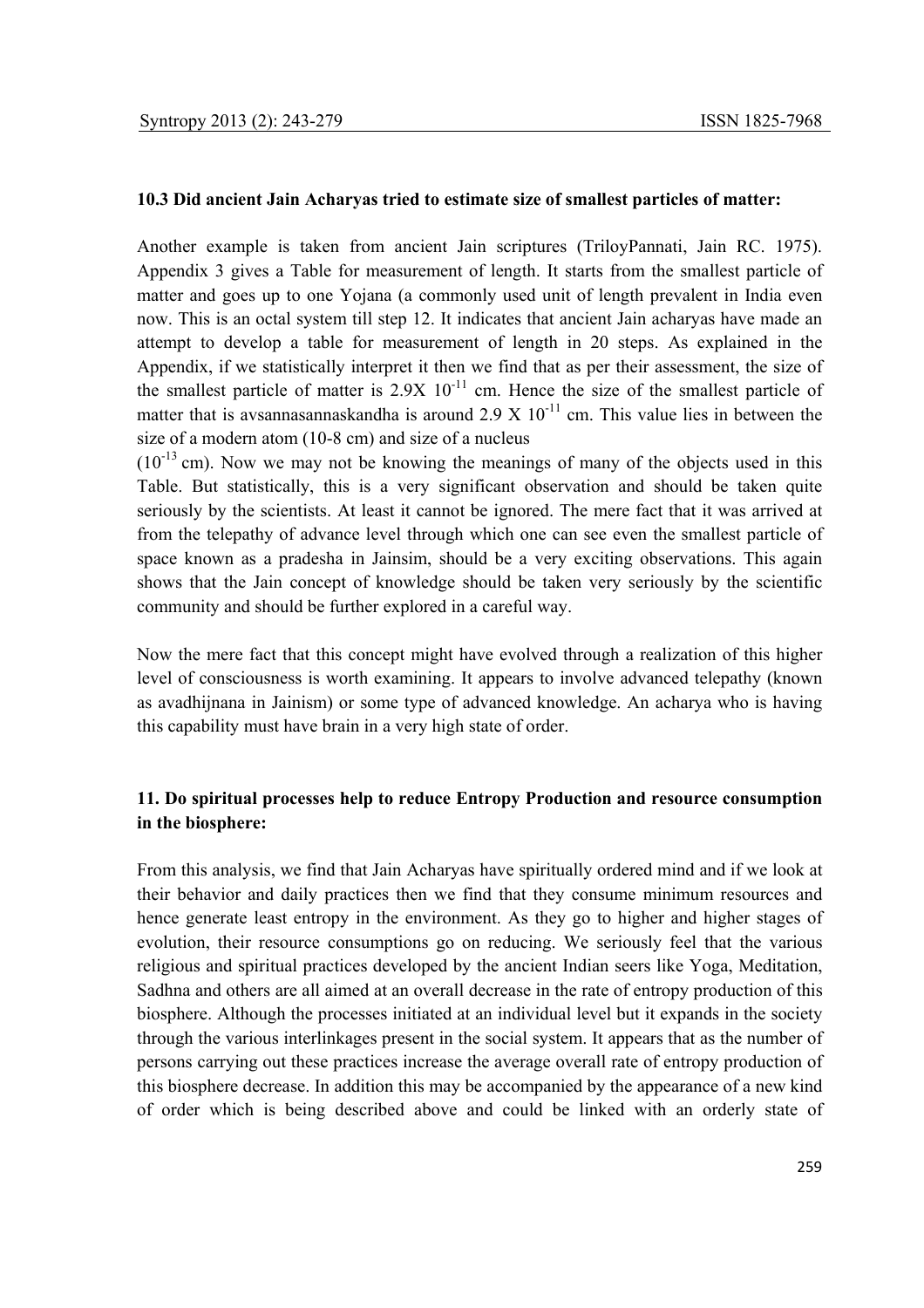consciousness. Therefore there is a need to investigate the different states of human consciousness which can be in highly ordered states as mentioned in the above sections.

# **12. Some examples of Order in nature:**

Now let us understand what we mean by order in the present context. The following examples attempt to illustrate our point of view.

- a. Climatological order through precise movement of the Earth around Sun and the Moon around the Earth along with proper mix of various gases in atmosphere with a narrow temperature range etc.
- b. Three and up to six seasons on various parts of the Earth, which occur in the periodic way.
- c. Agricultural order like crop cycles and their dependence on weather etc.
- d. Various cyclic processes in many biological systems including human systems.
- e. Self-organized structures in brain and our body.
- f. Maintenance of economic order in world economy.
- g. Order in a laser beam
- h. Order in the life supporting systems, (which could be some combination some of the of the above) and others

Figure shows a set of concentric circles. Each circle represents one cylic process, say motion of electron around proton. Other circles represents other cyclic processes in nature like biological cycles, crop cycles and or planetary motions etc. They all put together imply some grand "order" in nature.

A very advanced concept of order known as Implicate order in quantum mechanics is also discussed in the Appendix 5 and may be very relevant in the present context as it could represent a pure soul of Jainism.

# **13. Methodology and mechanisms developed in Jainism to increase order and reduce entropy:**

Five main principles of Jainism known as Mahavratas viz. Satya (truth speaking), Asteya (Not to do theft), Ahimsa (nonviolence), Brahamacharya (Celibacy) and Aprigraha (Minimizing materialistic possession) have been developed so as to have a discipline life during all stages of evolution. These are the principles to be followed strictly by monks, aacharyas and higher ups in the ladder of evolution. For ordinary human beings smaller vratas have been defined which are called Anuvratas. These are a simplification of the above rules meant to start the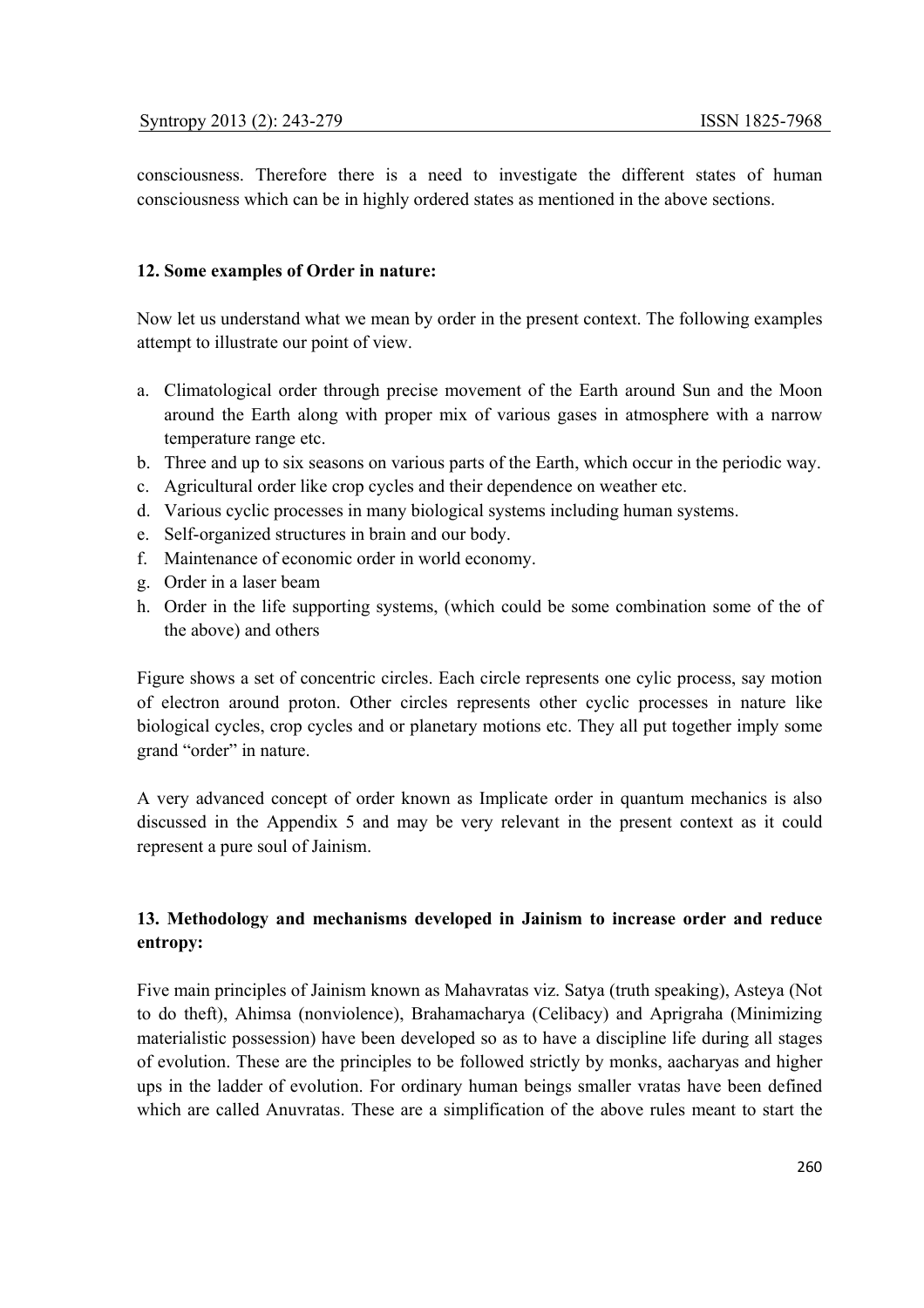process of evolution at a very stage. Thus twelve vratas (rules) are there to be followed by shravakas and shravikas (ordinary religious men and women). Even the process of evolution is described in details by defining association of a mundane soul with materialistic particles fromthe past. These particles are called karmas and are classified into eight categories. As one's soul evolves, the number of karmas decreases. It appears that the larger the number of karmas associated with a soul, larger will be the uncertainty and so larger will be the entropy. A full fledge system of Nava tatva (Nine elements) has been developed to explain the process of reducing the karmas from past and stopping inflow of new karmas. Several rules and practices have been developed to practically implement these vratas like different types of fasts (Ekasana= eating only once in a day, Aayambil= eating food once in a day without oil, sugar, salt etc, Upwas = Not to eat anything in a day, not to eat food for days together and their higher version (Mas khhaman, Farsi taps), and many different types of meditations. To distinguish true knowledge from false knowledge, a concept of three jewels is defined knows as samyagjnaja, samyakdarshan and samayakcharitra etc. Another important concept developed is of three yogas (Manha, Vachan and Kaya) and three karan that bad action should not be doneby oneself, should not get it done by others and should not support the other who is doing it. Several sub categories and concepts are given to handle this process in minutest possible details with very extensive description.

# **14. Darwin's principle of "Survival of Fittest" vs Jain's principle of "Live and Let Live"**

The above examples show that one should take this concept of evolution of consciousness of Jainism seriously. Hence at this juncture, it is high time that we discuss the process of evolution of soul as described in Jainism and compare it with the Darwin's principle of evolution.

As we know this principle is based on the rule of natural selection and was brought into limelight by Charles Darwin. An assumption is made that all life emerged from the slow evolution from a single ancestor. The basic idea of his hypothesis is that due to limitation of resources, various species of living world struggle for survival. Those which have slightly superior functionality will survive and others which do not have these additional functionalities will be eliminated and the whole process is very slow. Hence those who can adjust to the change in time, survivors and others are eliminated. This is therefore being described in short by a well know saying that is "the survival of the fittest. This principle was enunciated by Darwin about 150 years ago. At that time there was no genetics. With this new development, the same principle was termed as Neo Darwinism. Under this name natural selection at the genetic level is considered during mutation and those genes are selected which are superior in functionalities. (Wikipedia)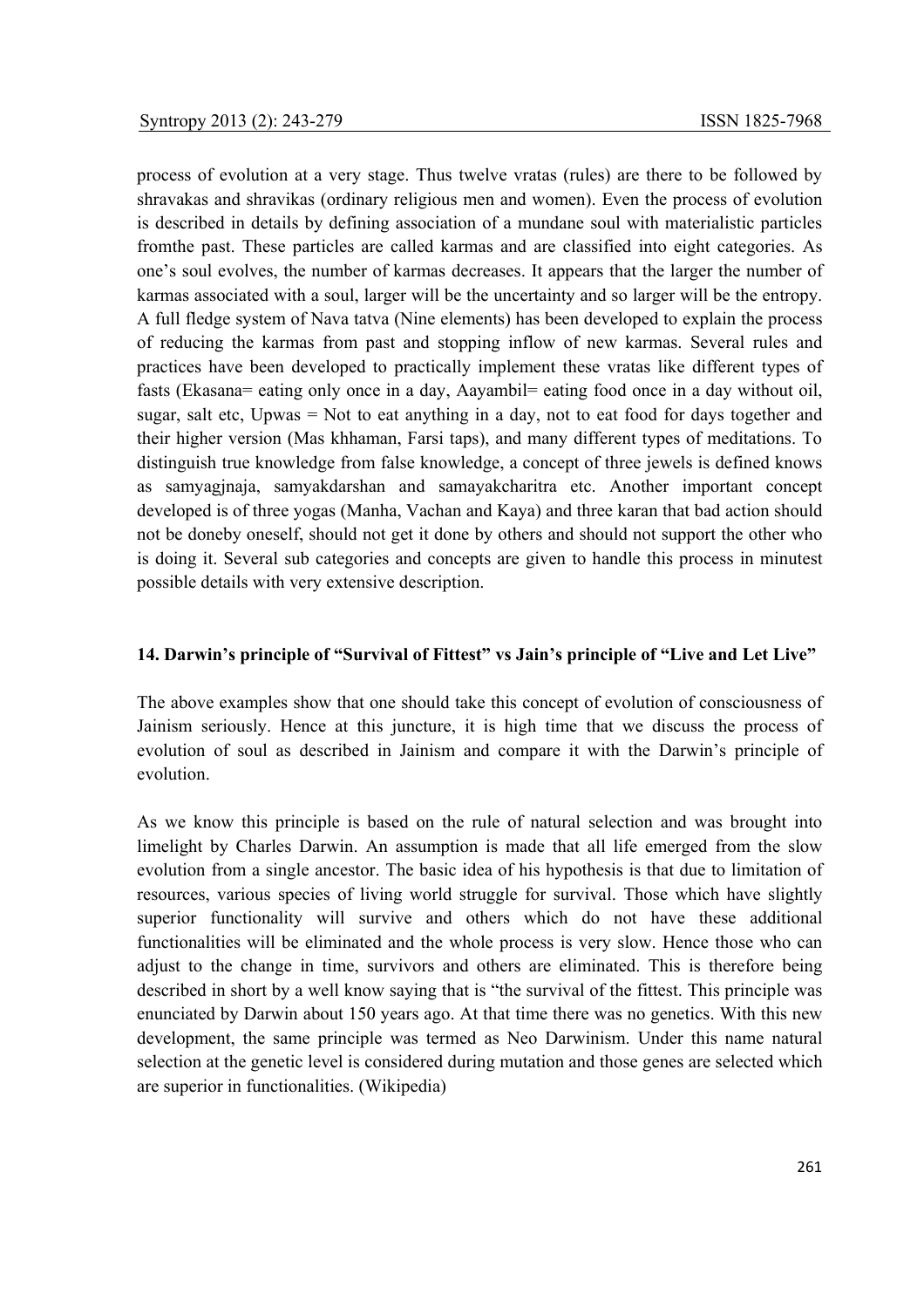Darwin also talks aboutthe evolution of human beings and mammals and observes that all humans have striking similarities with apes and hence humans evolve from apes through natural selection in very slow processes over long time. However, Darwin's ideas are based on analysis of past data and develop correlations between them to establish some hypothesis. He observes that there are no goals or directions for species to evolve, say like for highly developed species like human beings and animals, which might be partly determined by a value system prevalent in the society. They only look at nearby future and attempts to survive. (Wikipedia).However, Darwin's ideas are based on analysis of past data and develop correlations between them to establish his hypothesis. His laws do not provide any goals or objectives and directions of development for the species. They only look at nearby future and attempts to survive. (Wikipedia).

On the other hand, the Jain's principle of evolution is characterized by the principle of "Live and Let Live" and it emphasizes on recognizing the underlying identity among all living beings.

# **15. The Darwin's principle of evolution and its impact on society and the environment:**

At this juncture, it is also necessary to understand the important role of education of The Darwin's principle of evolution on the society and the environment. Goldsmith (1990) feels that it is due to too much emphasis on the education of this Darwin's principle of evolution that so much damage has been done to the environment. Dennet (1995) has written a book whose title puts Darwin's Dangerous Idea: Evolution and the Meanings of Life lot of emphasis on designing of morality, the risk involved with the Darwin's principle of evolution and its education. In view of this situation, there is a need to examine the Jain's principle of evolution of soul in some details.

# **16. The Jain concept of evolution of soul through fourteen stages and order:**

The path of evolution of soul in Jainism is described through fourteen stages, through which one has to pass through before getting liberalized, that is becoming a pure soul from an impure soul which is associated with many material particles known as karmas. These fourteen stages or phases are called fourteen Gunasthanas (Pokharna 2012). They are (Table 3).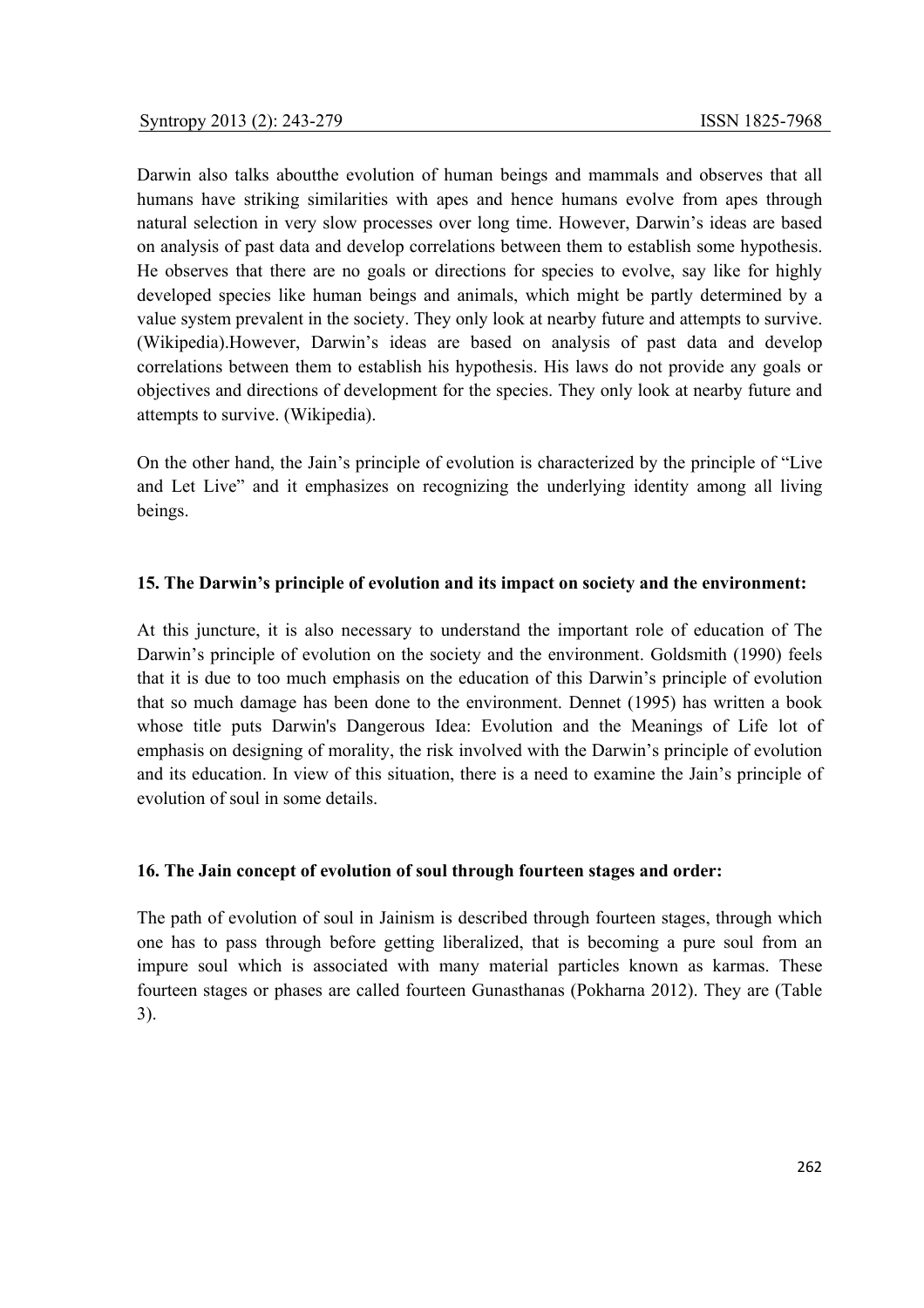| Number |                                             |                           |
|--------|---------------------------------------------|---------------------------|
| of     |                                             |                           |
| stages | Name of stage                               | Degree of order           |
|        |                                             |                           |
| 14     | Ayogi kevali                                | <b>Ultimately highest</b> |
| 13     | Sayogi kevali                               | Highest                   |
| 12     | Kshina mohniya                              | Very Very high            |
| 11     | Upshant mohniya                             | Very high                 |
| 10     | Sukshma Sampraya                            | High                      |
| 09     | Nivrati-Badar                               | Quite highly ordered      |
| 08     | <b>Apramat Sayant</b>                       | Intermediately ordered    |
| 07     | Pramat Sayant                               | Medium ordered            |
| 06     | Virta virat (Deshvirati)                    | Some more order           |
| 05     | Avirat Samyagya dristhi                     | Some order                |
|        | Mithyatatva Dristhi<br>(Mishra)<br>Slightly |                           |
| 04     | ordered                                     |                           |
| 03     | Samyagya                                    | Low chaos                 |
| 02     | Sasvadan                                    | Lowest chaos              |
| 01     | Mithyatatva                                 | Complete chaos            |

 **Table 3. Different stage of consciousness as discussed in Jainism** 

Guna means characteristics and sthan means a position or situation. It is very interesting to know that the Jain acharyas have gone into great depth to describe these fourteen stages. They are being described through twenty nine parameters. (Pokharna 2012). The logic used in taking up so many parameters is highly impressive and there are several subcategories among these twenty nine categories also. An excellent description is given about the movement of a worldly soul from one birth to another and so on. With each stage of development, the knowledge content of soul goes up and

# **17. Comparison between the Darwin's principle of evolution and Jain's concept of evolution:**

After defining two types of evolutions in details, we need to compare the two.

− Darwin's principle is based on an emphasis on differences among species. Jainism on the other hand first look at the underlying identity of all the species and claims that the soul is the underlying identity among all the biological species.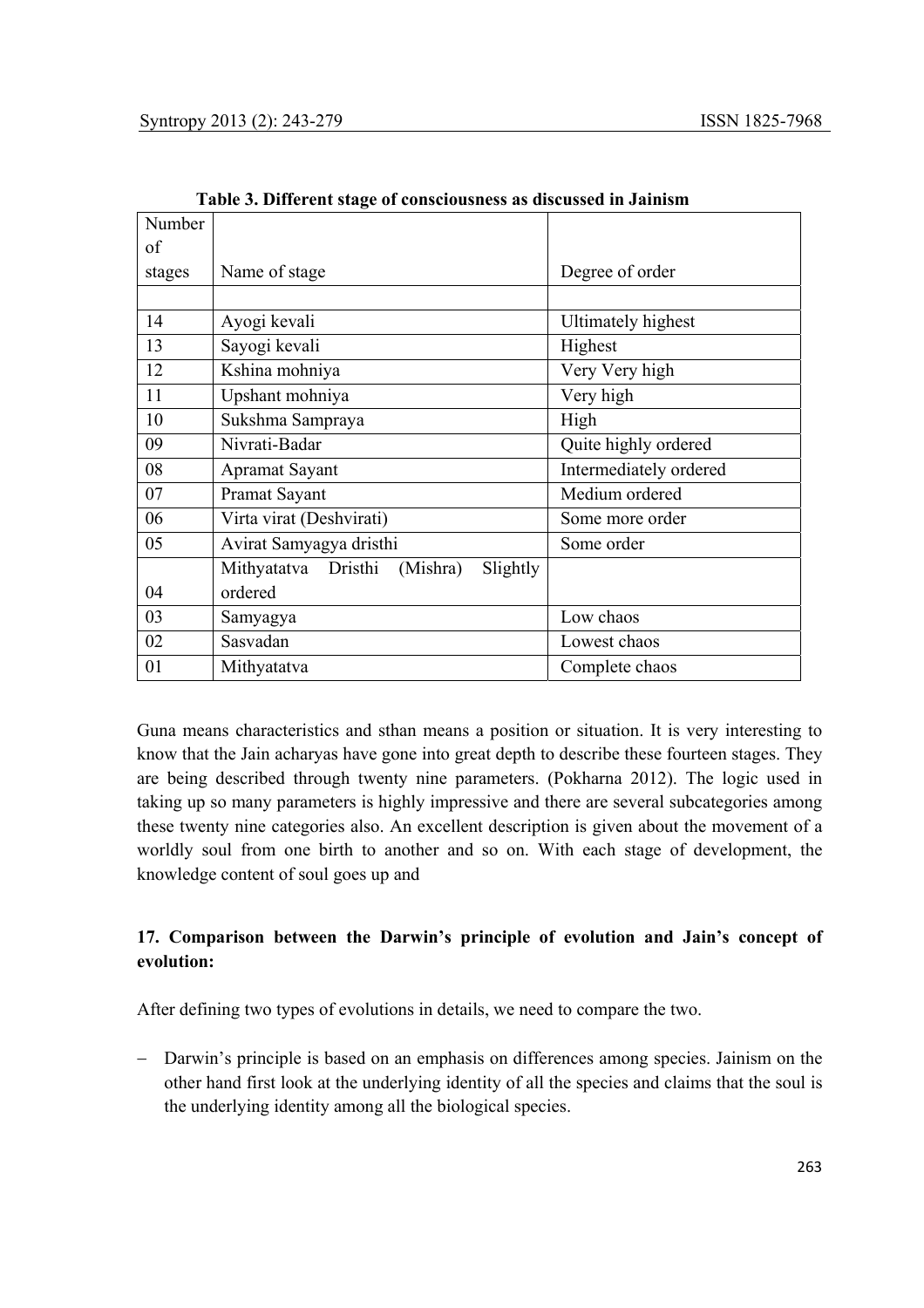- − Darwin's principle is based on the concept of natural selection that is species which are superior survives whereas those which are inferior with respect to adjustment to the environment and/or availability of resources die out or are eliminated. Jainism says that all living beings want to evolve and so highly developed species like human beings should support evolution of other species through the principle of non-violence (ahimsa). Thus Jains also talk of evolution, but it is spiritual, which is accompanied by an increase in purity of soul and increase in its knowledge content. In spiritual evolution also, one has to be very selective as a very strict discipline is demanded for oneself. A strict set of rules has to be followed to progress along the spiritual path. It is mostly concerned with internal processes and phenomena. However, in this process, they consume minimum resources and hence resources do not have great impact on survival. It is least important which is critical in case of Darwin's principle.
- − It appears that the various principles and set of rules and regulations developed by ancient Jains are just like control parameters in this huge biosphere which indirectly provides stability of the biosphere on the long time scale and are hence critical conditions required for continuation of life processes on this planet. They also reflect the interdependence of various activities of human beings on different components of the biosphere through the principle of ahimsa.
- With the discovery of genes, mutation takes place in such a way that new genes are more robust and are transferred to the next generation. However, in Jainism, it is individual soul which leaves a body in one life and goes to another world after leaving the body in one life. As knowledge is the major characteristic of the soul, knowledge is carried over to the other birth (as soul never dies even when the body dies).
- − Darwin's does not talk about any goal in the process of evolution , except for natural selection and the whole evolution could be a set of randomly occurring steps of evolution without following any direction to achieve any goal. Jainism on the other hand talks of Moksha or siddha Samadhi, which is the target or one's goal. Hence many uncertainties are reduced.
- − Darwin's principle is around 150 years old whereas Jain's principle of evolution is at least 3000 years old and is still found very relevant in the modern time, hence more rigorous research is required in this direction in view.
- − In view of the above principle of Jainism that worshipping of all animal kingdom and plant kingdoms and all natural objects like water, soil, air etc. is encouraged. Hence in Jainism, a concept of "Live and Let live" has evolved, indicating respect for all living beings and aims to define future goals of all living beings. On the other hand the Darwin's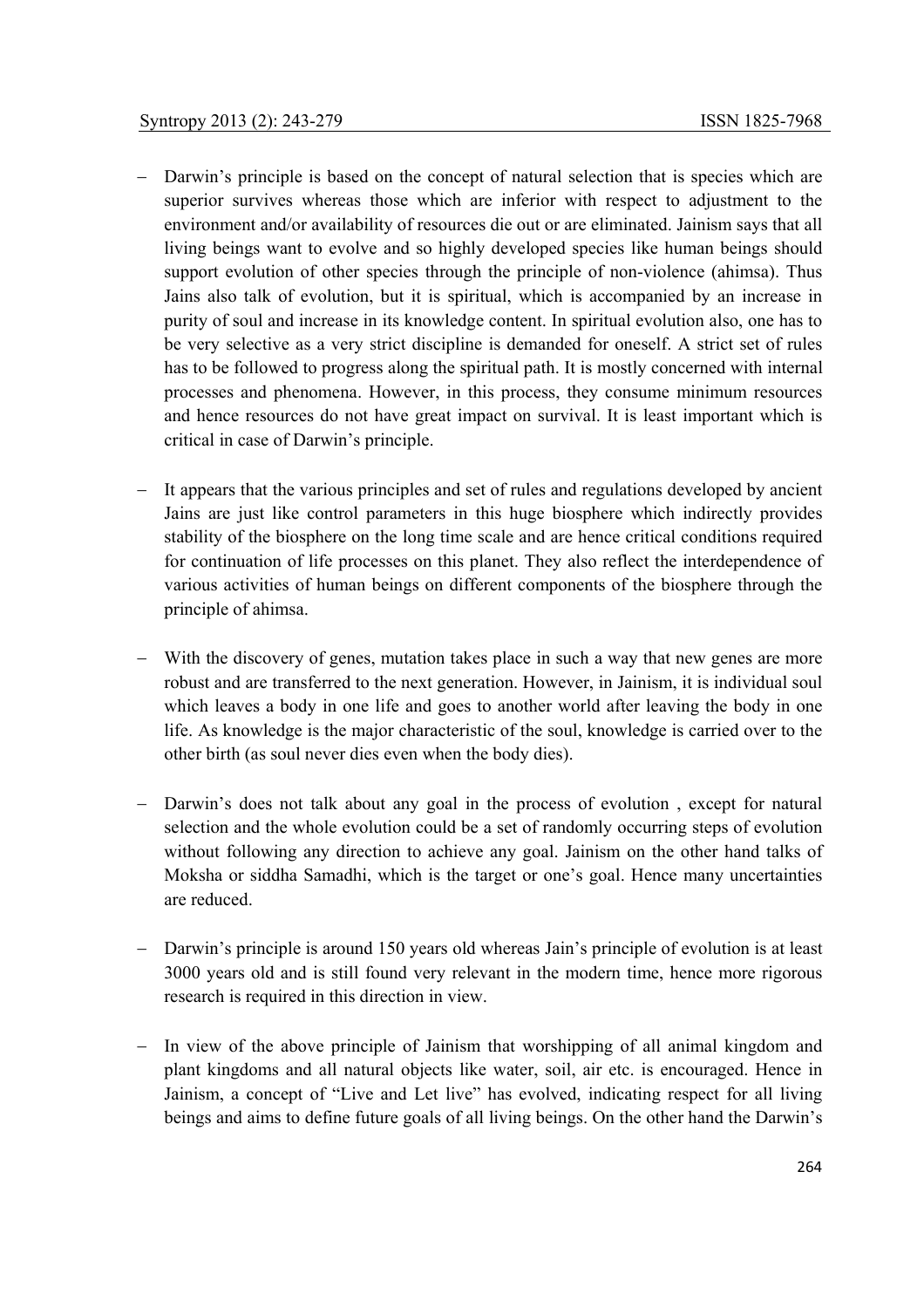principle of evolution, developed in the west is based on the concept of natural selection (now genetic based mutations etc.) and is expressed in the form of "survival of the fittest". This is totally opposite of the Jain principle of "Live and Let Live". These two opposite thoughts can be reconciled through one argument. It is this, that in the Jain system, the emphasis is on recognizing the underlying identity among all living beings (like a unified field theory) whereas in the case of Darwin's principle of "survival of the fittest" can be traced to an emphasis on the differences among the living beings.

As concept of development is closely related with the concept of evolution present in a society and the goals of the society. Hence the concept of consumerism developed in the western world but in the Indian system, there is more emphasis on spiritual development which automatically reduces consumption of resources.

# **18. Conclusions**

This paper attempts to explore the limitations of scientific methodologies found so successful to study physical systems and infer that are not adequate to understand biological and human systems. Hence a concept of General Systems Theory (GST) is required to develop a unified formalism which includes both physical and biological systems like social systems and human systems. Through this type of approach, even science and religion can be reconciled. It is mentioned that the concept of information and knowledge has to be also enlarged by taking the concept of knowledge through consciousness into account. We have to realize that all scientific knowledge is just a small set of knowledge structured in the consciousness. In particular it is shown that Jain's concept of knowledge through consciousness (soul) can be very useful to have an enlarged concept of knowledge, which can include extra sensory perception (ESP) also. It is shown that the Jain concept of evolution in which a soul become more and more pure and its knowledge contents increases, so it becomes more and more orderly. Hence it is argued that such processes of spiritual evolution may be accompanied by a decrease in rate of entropy production at different levels. Some examples of order are given like those of SwamyVivekanand to illustrate the meaning of this order. Two more examples from Jainism are given which show extraordinary states of mind in highly ordered states of satavdhanies. In another example, it is shown that ancient Jain Aacharyas might have even tried to estimate the sizes of the smallest particles of matter like atoms and nuclei through highly advanced telepathy. It shows the existence of telepathy of very high order.

It is also mentioned that the Jain principle of "Live and Let Live" should be compared with the Darwin's principle of evolution described by "Survival of the fittest". The difference between the two will have a totally different impact on the concept of development and the society in general and direction of evolution in particular. The Jain concept of evolution is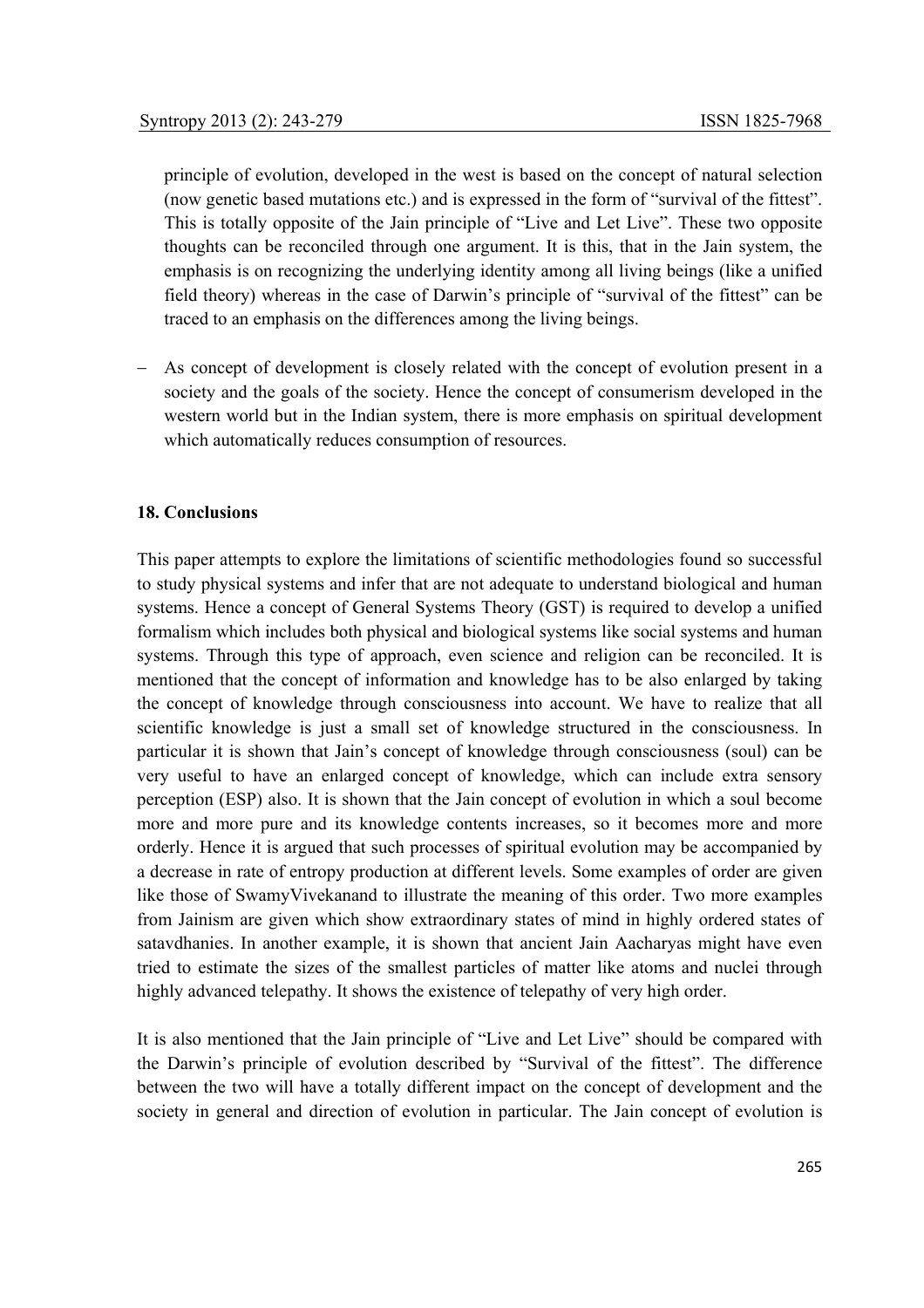then mentioned to indicate that their concept of fourteen stages of evolution of the soul (Gunasthans) is a very exciting concept and needs further exploration

It is then mentioned that a new world view provided by the concept of the Implicate Order of quantum mechanics as enunciated by David Bohm is also relevant here and can provide an alternative view to look at the reality. This implicate order could be closely related with Jain's concept of Keval Jnana.

This is an exploratory study only and is an example of multidisciplinary work where many loosely defined terms are used. They need to be further explored.

### **19. Acknowledgement**

I am extremely grateful to several Jain Acharyas whose preachings, Darshan and their lifestyles and blessings have highly motivated me to take up this type of work. The list is unending but some prominent ones are late Aacharyashri Ganesh Lalji Maharasa, Late Shri Nana LaljiMaharasa, Late Aacharya Shri Tulsi Maharasa, Aacharya Shri Mahapragnyaji, Aacharya Shri KanaknandjiMaharasa, Aacharya Shri Rajyash Surishwarji Maharasa, Prof. Maharasa, Aacharya ShriNandiGhosh Vijayji Maharasahab, Upacharya Shri Gyan Sagarji Maharasahab, Late Shri Mahesh Yogiji and many other Jain and Hindu Sadhuji and Sadhvijies who have been my inspiration.

I am very happy to thank Prof. H. Frohlich; F.R.S. (England), (who has referred some of the above work to Prof. B. D. Josephson, Noble Laureate), Prof. E. C. G. Sudarshan (Texas, USA), Late Prof Richard Feynman, (whose books on physics have helped me a lot in better understanding of the laws of nature). Prof. K. P. Sinha (Bangalore), Prof. C. L. Mehta (I.I.T. Delhi), Late Prof. D. S. Kothari (Delhi), Shri M V Murthy (Udaipur but currently in Bangalore) , Prof. Jatkar (Poona), Late Prof. E. P. Wigner, Late Prof DalsukhbhaiMalvaniyaSahab for interesting correspondence, discussion and sending highly critical comments with appreciation about some of the above work. I am also thankful to Late Dr. U. N. Upadhyay, Dr. K. C. Sogani, Dr. L. K. Kothari, Prof. Narendra Bhandari, Prof. Rajmal Jain, Shri Jitendra Shah, Dr. Sudhir Shah, Shri Sanjeev Sogani, Dr. N L Kachhara, Late Shri H. S. Sarupria, Shri F. C. Mehta and Shri D. L. Mehta for their keen interest in this work. However, this work was possible only because of sanskars which I got from my parents Shriman Balwant Singhji Sahab Pokharna, my Baiji Shrimati Lehar Kunwar Pokharna, my grandmother Shrimati Bhur Baiji Pokharna, my Bhuwasa Shrimati Mohan Deviji Chowdhry, Phuphasa Shriman Daulat Singhjji Chowdhry, my elder brother Shri Jagat Singhji Pokharna, Late Shri Paras Mulji Ostwal, Shri Prem Chandji Ostwal, my wife Sunanda Pokharna and several relatives and friends.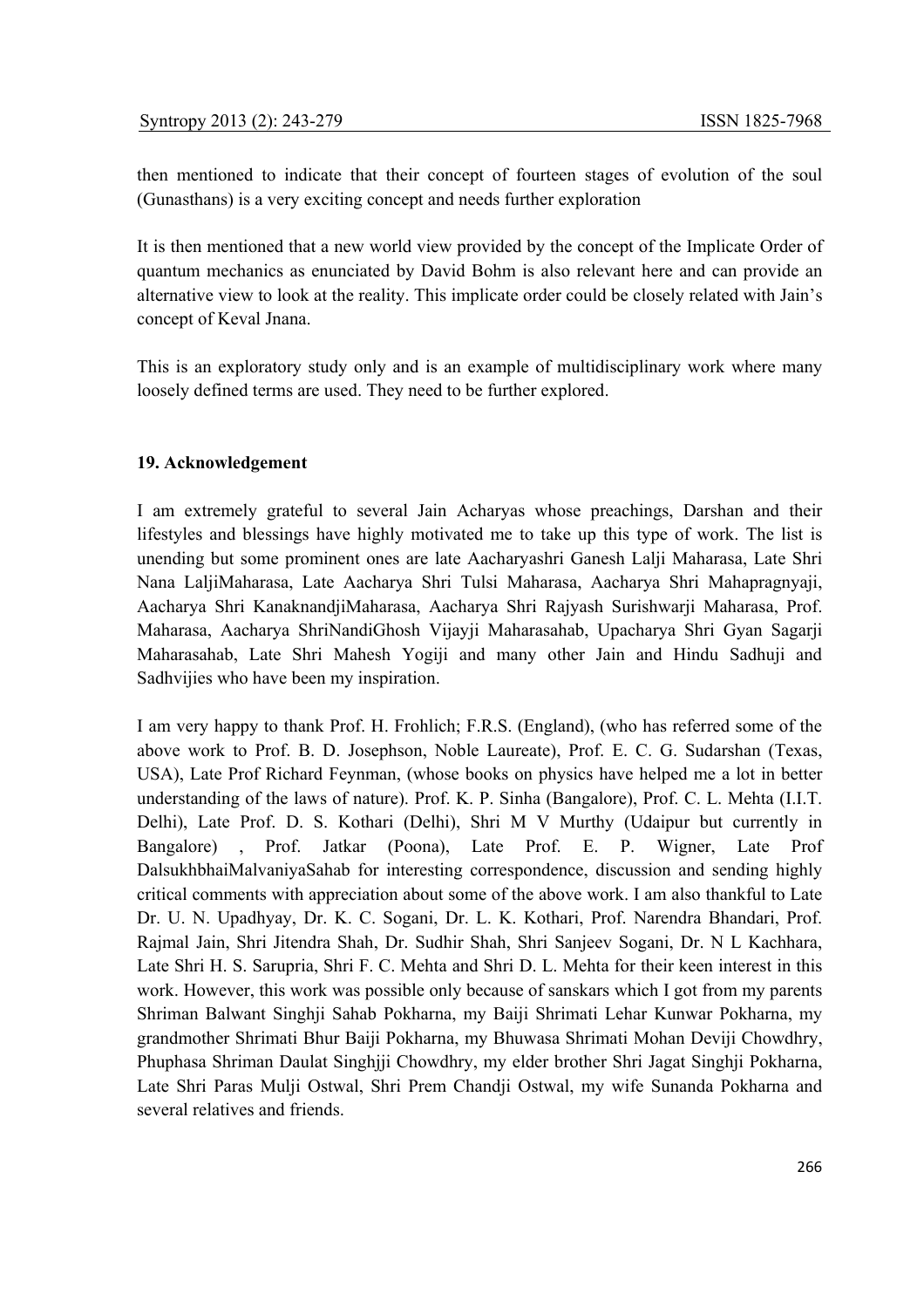## **20. References**

- − Aacharya Shri Nanesh (Nana Lalji Maharasahab), 2008, Jin Dhammo, Akhil Bhartiya
- − Sadhumargi Jain Shravak Sangh, Bikaner, 202-209. (In Hindi)
- − Bertalanffy, Ludwig Von General Systems Theory, Foundation,Development, and Applications, Amazon Publishers, 1976
- − Bohm, D "Wholeness and the Implicate Order" by Rontledge&Kegan Paul, London, 1980.
- − Brudy Rocker, "Infinity and the Mind: The Science and Philosophy of Infinite", Bantam, New Age Books for Gödel's theorems and Consciousness etc. 1983.
- − David, Bohm, Quantum theory, Prentice Hall (1951).
- − Daniel Dennett (1995) Darwin's Dangerous Idea: Evolution and the Meanings of Life, Simon and Schuster.
- − Gandhi Mohan Das (1990) My Experiments with Truth, Navjeevan Press, Ahmedabad, Gujarat, India.
- − Goldsmith, E., "Evolution, Neo-Darwan-ism and the Paradigm of Science" in TheEcologist, Vol 20, No.2, p.67, 1990.
- − Gupta R C , Indian Journal of History of Science, Vol. 10, No. 1, 38 (1975).
- − Henry Margenu, D. Reidel, Physics and Philosophy, Selected essays, 1978
- − Jain G R Cosmology old and new.
- − Jantsch, E. (1980) The self-organizing universe, Pergamon Press.
- − Josephson BD and Rubik Beverly (1992) The challenge of consciousness research, Athens Symposium on Science and Consciousness (Google)
- − "Jyot", an exhibition about various types of knowledge systems (Including ESP) in Jainism, organized under the direction of Aacharya Yug Bhushanji Maharasahab in Ahmedabd (December 5-15, 2009).
- − KalarthyMukul, ShrimadRajchandra, A Biography, Abridged, Book-I,Translated by Digish Mehta, ShrimadRajchandra Ashram, Agas (page 19), 2004
- − Landau L D and Lifshitz (1964), Quantum Mechanics (Non-Relativistic Theory), Pergamon Press, Oxford, 1964, pp. 28 for definition of energy and pp. 42 for definition of momentum in QM.
- Mahapragnyaji (2012) Relative Economics, The New concept of balanced development, International Research Institute of Relative Economics, Ahimsa Bhawan, Jain Vishwa Bharti, Ladnu, 341306 (Rajasthan), India.
- − Mehta M L, Outlines of Jain Philosophy, Mission Society, Bangalore.
- − Penrose R, Emperor's New Mind: Concerning Computers, Minds and the Laws ofPhysics, London, Vintage, (1990).
- − Pokharna Surendra Singh (1977) The convergence of the modern science toward Jainism, Sambodhi, 6, 1977, 15, LD Institute of Indology.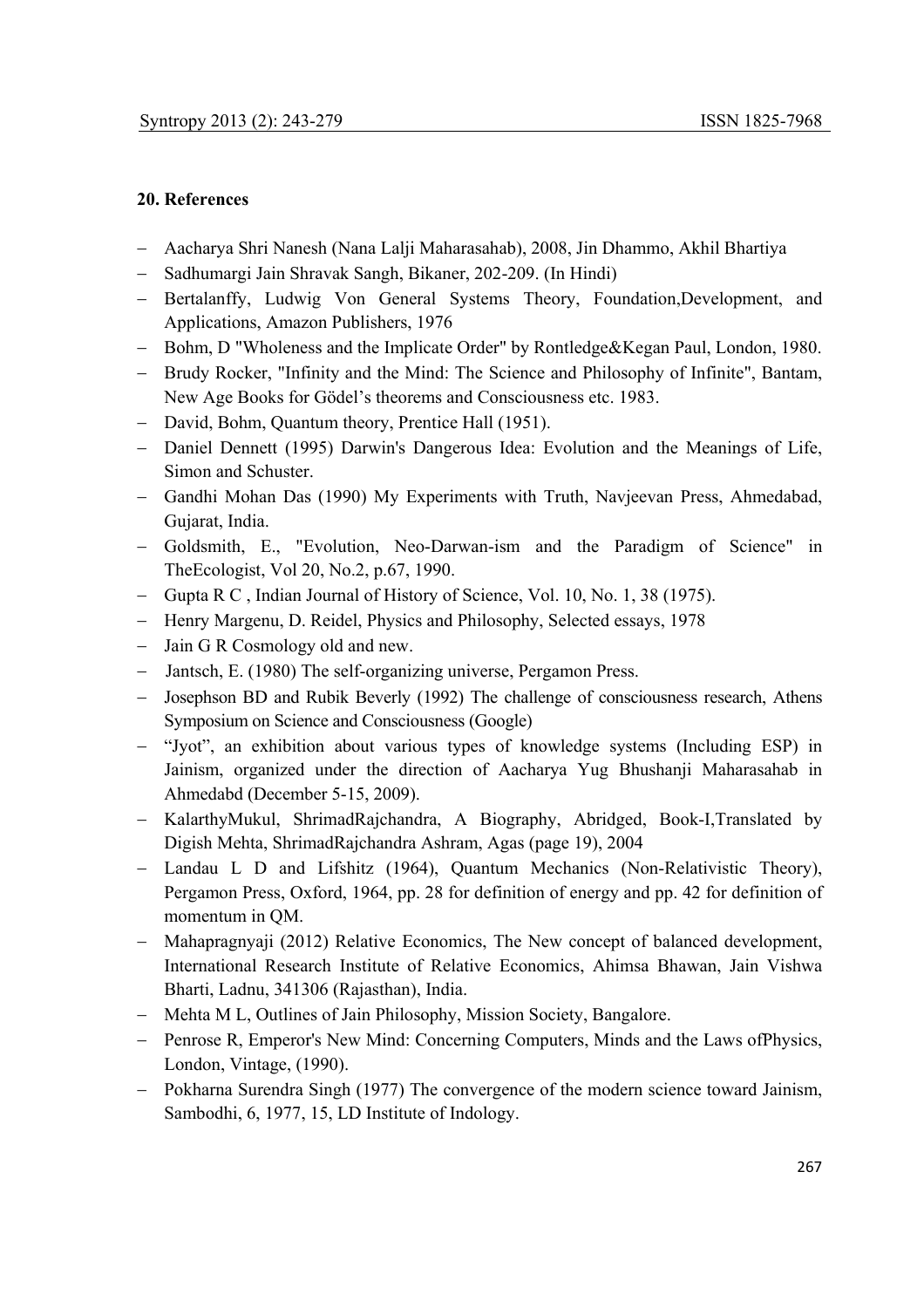- − Pokharna, S S (1985), "A systems approach in parapsychology, (Procd. of theInternational conference on parapsychology, held at the Andhra University,Vishakapatnam, India, Jan. 6-8, 1985.
- − Pokharna S S (1985), A new investigation into the problem of perfect determinism in modern science- Indian Philosophical Quarterly, Vol. XII, No. 1,Jan. 1985.
- − Pokharna Surendra Singh (1987) Some fundamental problems of biology, sociology,psychology, parapsychology, religion and spirituality : a systems approach- The Vedic Path, Quarterly. Journal,: Vedic Indo, & Science and Research, Volume L,1, June 1987.
- − Pokharna S S (1988) ESP in het Jainisme, (De visie van een naturkundige), tijdschrift voor parapsychology (in Dutch language), Jaargang 56-Oktober 1988, pp 11-25.
- − Pokharna S S (1991) Understanding the problem of conservation of natural resources and the environment from first principle: Extension of General Systems Theory is required in many areas, Presented at a 2 days conference on Dynamic Systems and Control held at, Indian Institute of Management, Ahmedabad (Nov.28-29, 1991).
- − Pokharna S S (1995) Environmental issues and sustainable development: Need to study the human-environment interaction using General Systems Theory, presented in the UN sponsored Inter. Conf. on Environment, Sustainable Development and Human health, being organized by the Banaras Hindu University, Banaras (Feb 11-15, 1995) Pokharna Surendra Singh (2006), Science and spirituality, Proc. Of a Two day

seminarheld at Kurushektra University, Kurushektra (India) Nov 4-5, 2006

- − Pokharna Surendra Singh (2008), Science Technology and new paradigm of Philosophy: Modern interpretation of Jain Philosophy (in four parts)– Tirthankar Vani, published from Ahmedabad, Vol 08, pp.53-58 (May 2008), Vol 9, pp. 59-62 (June 2008), Vol 10, pp 59- 61 (July 2008) and Vol 11-12, pp.73-75, Aug-Sept 2008.
- − Pokharna Surendra Singh (2010) Limitations of Scientific knowledge and the concept of knowledge through consciousness in Jain philosophy. See abstracts and paper in Proc. Three day conference onScientific Development and our Responsibility, organized by the Gyan Sagar Science Foundation, New Delhi and held in Bangalore, Jan 29-31 (2010). Published in Journal of Gyan Sagar Science Foundation, Vol. , Issue 1, pp. 24-33, April 1, 2013.
- − Pokharna Surendra Singh (2011), Need to Explore General Systems Theory and Quantum Mechanics for Better Understanding of Human-Agriculture-Climatic interaction and Agricultural Order, in Souvenir & Abstracts of National Workshop on Stress Agriculture and climate change: Exploring the synergy with natural resources management in agriculture (NaRMA-III) organized by PROM society Udaipur and RAU Bikaner, pp. 54- 55 (Dec 21-22, 2011)
- − Pokharna Surendra Singh (2012a) Knowledge, Order and Evolution,See abstracts in Proc. Of Two day conference onScientific Development and our Responsibility, organized by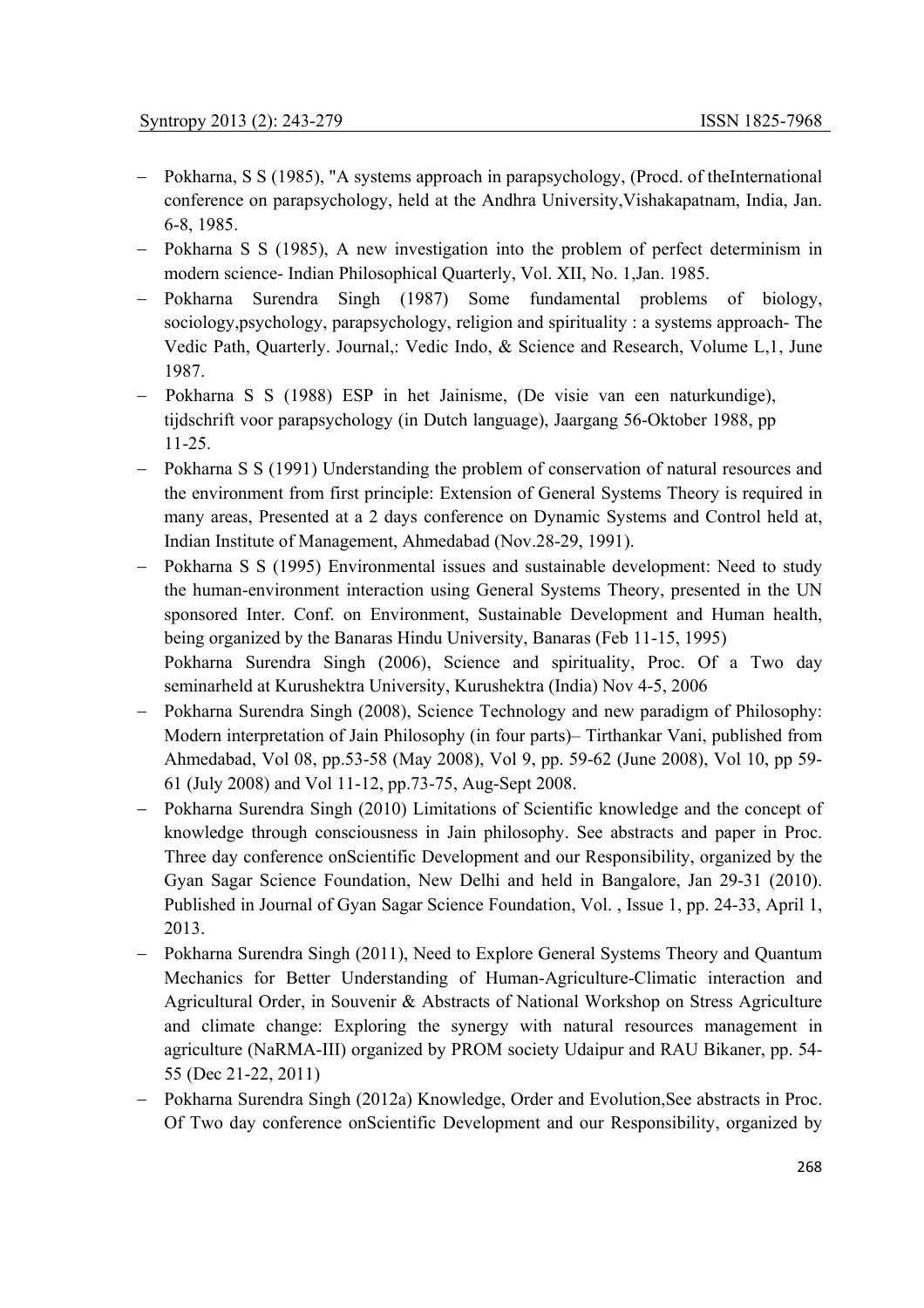the GyanSagar Science Foundation, New Delhi and held in Mumbai, Jan 7-8 (2012). Published in Journal of Gyan Sagar Science Foundation, Vol. , Issue 1, pp. 69-79, April 1, 2013.

- − Pokharna Surendra Singh (2012b) Power of mind, Extra Sensory Perception and Remote Sensing: Need to explore possibilities of new frontiers of knowledge and new concepts, Signature, (A quarterly newsletter of Indian Society of Remote Sensing, Ahmedabad Chapter, January-March 2012, pp. 100-106.
- − Pokharna Surendra Singh (2012c) Knowledge of Science and Human Consciousness, DNA (Ahmedabad Edition, April 5, 2012), pp. 4, Ahmadabad
- − Pokharna Surendra Singh (2012d) Limitations of Scientific knowledge and the concept of knowledge through consciousness in Indian philosophy, Presented at  $10<sup>th</sup>$  International Conference, organized by the World Association for Vedic Studies (WAVES, 2012) and held at the University of Massachuetts, Dartmouth (July 13-15), In press.
- − Pokharna Surendra Singh (2012e) Exploration of General Systems Theory and JainPhilosophy Could Provide New Ways of Looking atthe Field of Bioethics, The Journal of Inter Religious Dialogue (JIRD), Issue 12, Spring 2013. Also see in The 2012 Clairmont International Jain Conference on Bioethics: Religious and Spiritual Approches, held at the Clairmont Lincoln University, August 24-25, 201, presented 2 through Video conferencing. See link. www.Clairmont\_Aug\Surendra Singh Pokharna Jain Studies – Claremont Lincoln University.mht
- − Prigogine, Ilya; Nicolis, G. (1977). *Self-Organization in Non-Equilibrium Systems*. Wiley.
- − Prigogine, Ilya (1997). *End of Certainty*. The Free Press.
- − Quantum consciousness (2013) http://www.scaruffi.com/science/qc.html
- Sri Aurobindo (2011), The Divine life upon Earth: The Future Evolution of Man, Selection from the works of Sri Aurobindo, compiled with a summary and notes by P BSaint-Hilaire, Sri AurobindoAashram Press, Pondicherry (India)
- − The Life of Swami Vivekanand (1989), by His Eastern and Western Disciples, Vol II, pp. 633-634, Advaitva Ashrama, 5, Entally Road, Calcutta 700 014.
- − Wigner E P, (1964) Proc. Of International School of Physics, "Enrico Fermi", pp. 29, Academic Press, London. (For need of consciousness in science).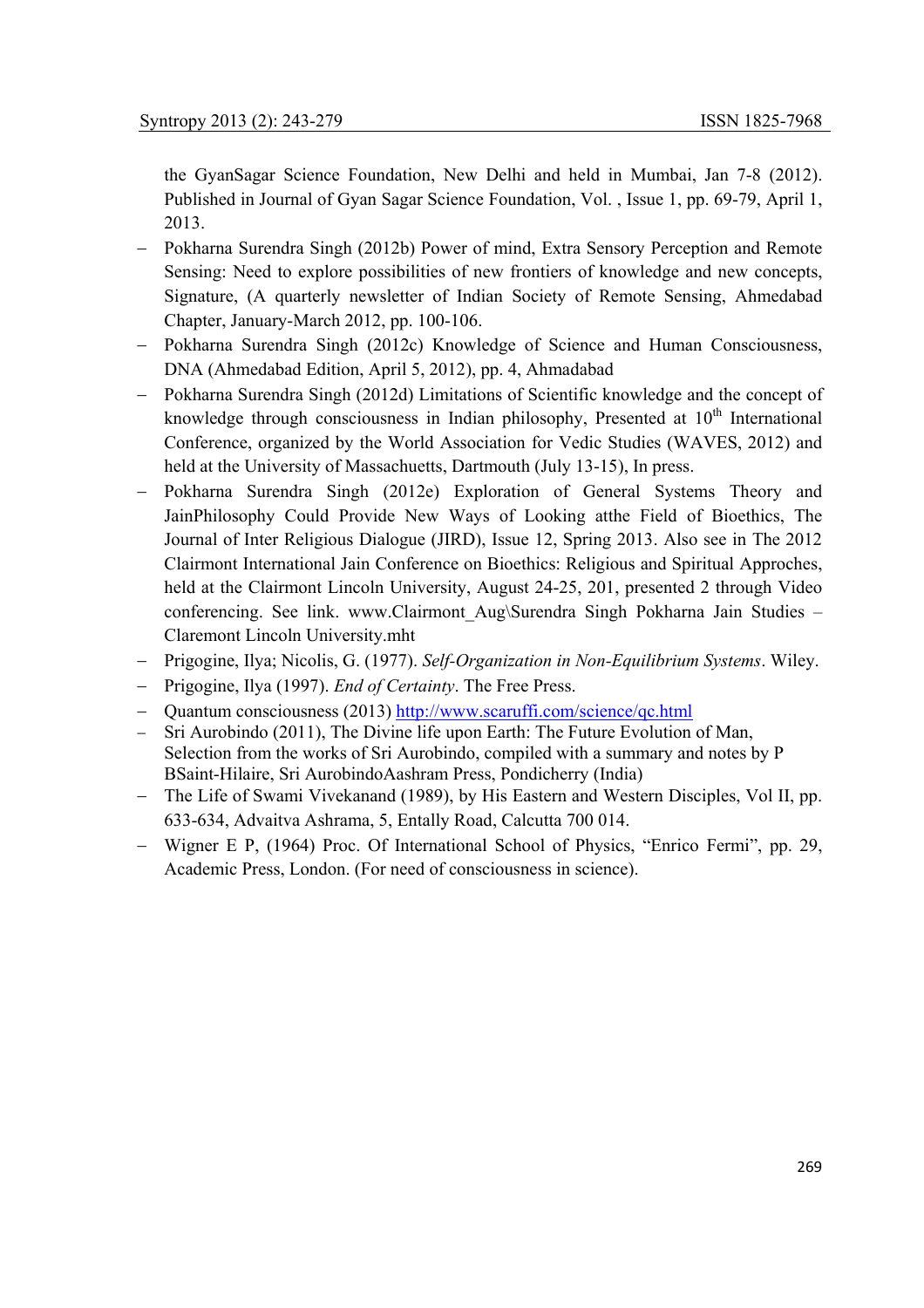# **Appendix 1**

Jainism , traditionally known as Jaina Dharma is an Indian religion that prescribes a path of non-violence towards all living beings and emphasizes spiritual independence and equality between all forms of life. The essence of Jainism is concern for the welfare of every being in the universe. Practitioners believe that non-violence and self-control are the means by which they can obtain liberation. Currently, Jainism is divided into two major sects-- Digambara and Śvētāmbara.

Jains believe in the notion that truth and reality are perceived differently from diverse points of view. This doctrine is formally called *anekantavada*. According to it, human beings are limited in their perception and knowledge about the reality. They can thus have only partial information. Philosophical and theological disputes arise only because of the partial knowledge of human beings. The Jain doctrine stresses on the existence of soul. According to Jainism, every living being is a soul and have a separate existence from the body that houses it. This soul undergoes a cycle of reincarnations. Jainism postulates the existence of fine particles of matter called *karma*. These karmic particle sticks to the soul on account of the soul's interaction with the karmas and it is through this karmathatthe soul is reincarnated and feels pleasure and pain.

The word Jainism is derived from a Sanskrit verb *Ji* which means *to conquer*. It refers to a battle with the passions and bodily pleasures that the *Jaina* ascetics undertake. Those who win this battle are termed as *Jina* (conqueror). The term *Jaina* is thus used to refer to laymen and ascetics of this tradition alike.

Jainism is one of the oldest religions in the world. Jains traditionally trace their history through a succession of twenty-four propagators of their faith known as *tirthankara* with Ādinātha as the first *tirthankara* and Mahāvīra as the last. For long periods of time Jainism was the state religion of Indian kingdoms and widely adopted in the Indian subcontinent.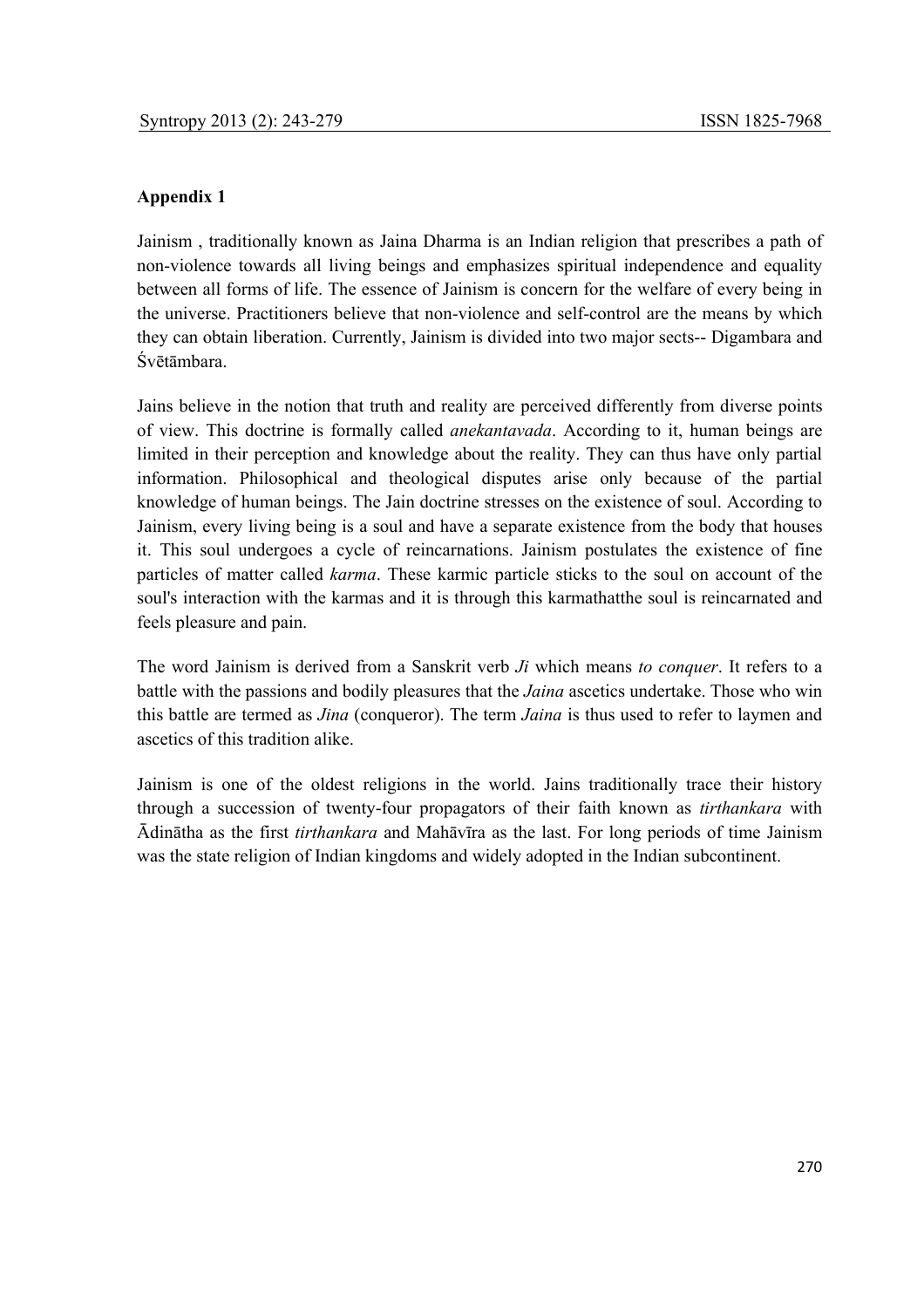**Appendix 2**. List of Activities that could be carried by ShriRaichandji one after the other without using any pen or paper

| 1.             | To play the game of chopat, a kind of checkerboard, with three different players   |    |
|----------------|------------------------------------------------------------------------------------|----|
| 2.             | To play cards with three different persons                                         |    |
| 3 <sub>1</sub> | To play chess with one person                                                      |    |
| 4.             | To keep a tally of the chimes of a Zalar a small gong                              |    |
| 5.             | To Keep computing sums mentally invoking addition, Subtraction, multiplication     |    |
|                | and division                                                                       | 4  |
| 6.             | To count the beads on a thread                                                     |    |
| 7.             | To compose verses on sixteen diverse topics selected afresh, and in metrical forms |    |
|                | chosen by various referees                                                         | 16 |
| 8.             | To answer about eight new riddles                                                  | 8  |
| 9.             | To recall four hundred words given at random from languages including              |    |
|                | Greek, English, Sanskrit, Arabic, Latin, Urdu, Gujarati, Marathi,                  |    |
|                | Bengali, rearranging them in proper order such as subject, object etc.             |    |
|                | all the while attending to various other matters                                   | 16 |
|                | 10. To explain certain things to a student                                         |    |
|                | 11. Commentary on certain items of figures of speech                               | 2  |
|                | Total activities                                                                   | 52 |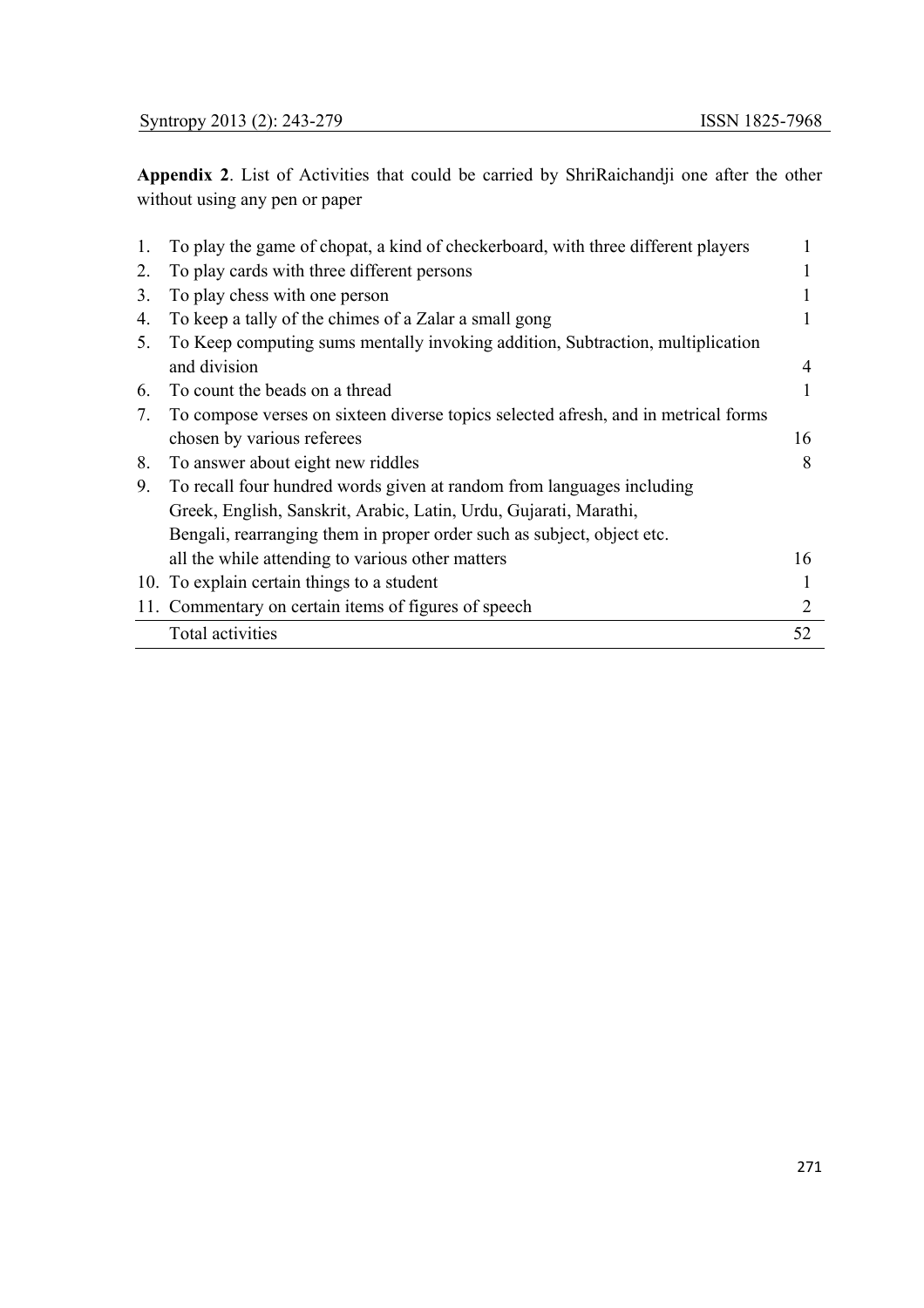**Appendix 3**. Details of one hundred questions answered in the same sequence by Shri Ajeet Chandra SagarjiMaharasahab.

| $1$ to $10$ | One Line sentences may be in questioners form          |
|-------------|--------------------------------------------------------|
| $11 - 20$   | Words of Wisdom in a sentence of 5 to 7 words          |
| 21          | First line of a Sanskrit Shloka                        |
| 22 to 30    | Synonym or Antonym in Gujarati                         |
| 31          | Second line of the same Sanskrit Shloka                |
| 32 to 40    | Idioms                                                 |
| 41          | Third line of Sanskrit Shloka                          |
| 42 to 50    | Any first line of the same Sanskrit Shloka             |
| 52 to 60    | Names of any priest, religious book or religious place |
| 61          | A mathematical puzzle                                  |
| 62 to 70    | Name of any philosopher, scientist or patriotic person |
| 71          | First part of 16 Blocks- mathematical miracle          |
| 72 to 80    | See and Remember (DarshanAvadhan)                      |
| 81          | Second part 16 blocks- mathematical miracle            |
| 82 to 90    | See and Remember(DarshanAvadhan)                       |
| 91          | 9 Blocks- Mathematical miracle                         |
| 92 to 99    | Mathematical calculation with 8 persons                |
| 100         | Day of the Birthday                                    |
| 101-104     | A line from Religious, cultural or patriotic song      |
| 105 to 108  | Shloka from Jain Aagams                                |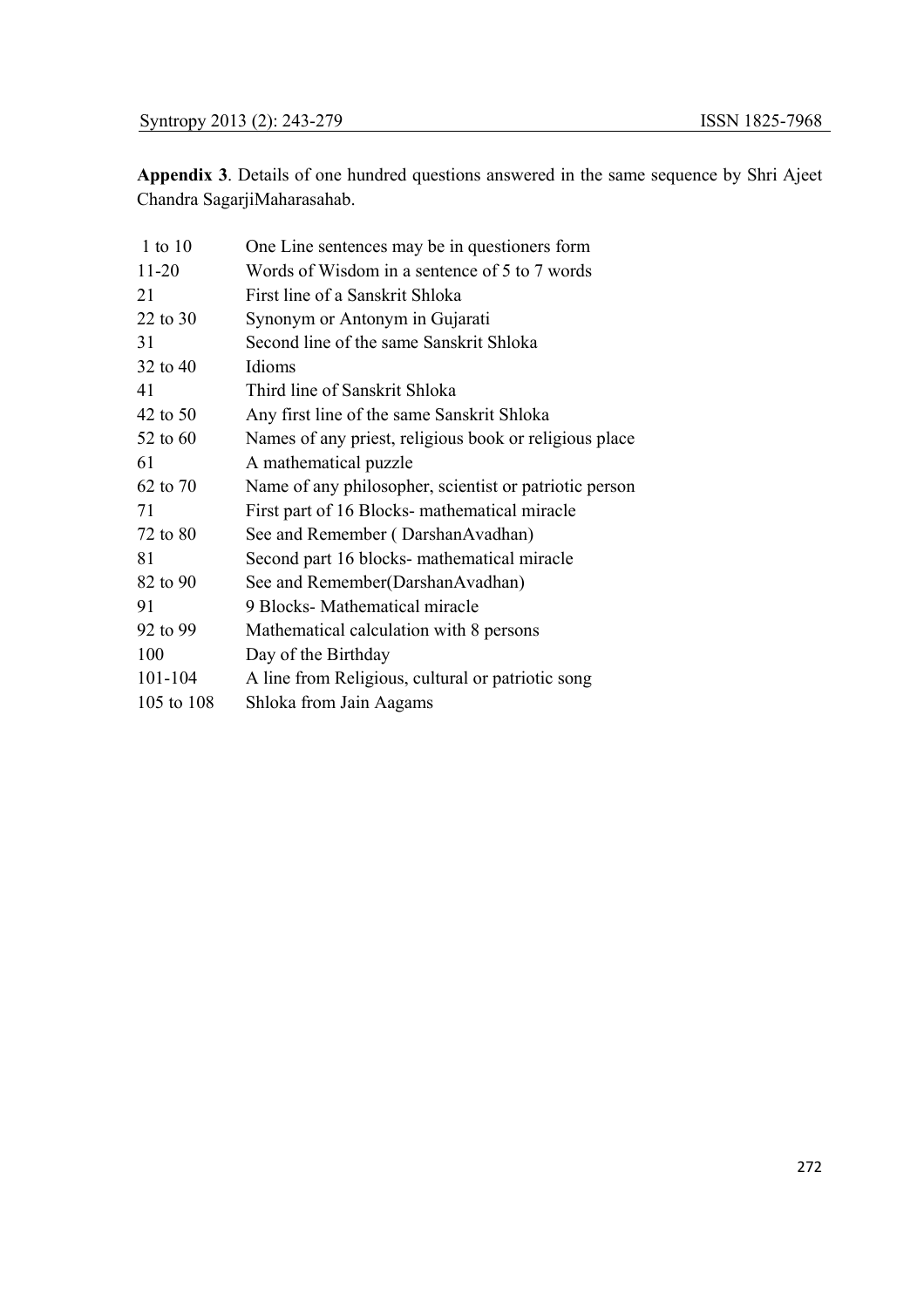# **Appendix 4. Table of Measurement of Length as Found in the JainaLiteratrue**

| (1)  | Infinitely many parmants | $=$ | 1 Avasannasannaskhandha    |
|------|--------------------------|-----|----------------------------|
| (2)  | 8 Avasannasanna units    | $=$ | 1 Sannasannaskandha        |
| (3)  | 8 Sannasanna units       | $=$ | 1 Trutreņu                 |
| (4)  | 8 Trutreņu units         | $=$ | 1 Trasareņu                |
| (5)  | 8 Trasareņu units        | $=$ | 1 Ratharenu                |
| (6)  | 8 Ratharenu units        | $=$ | 1 Uttamabhogbhūmibālāgra   |
| (7)  | 8 U. b. b. Units         | $=$ | 1 Madhyamabhogbhūmibālāgra |
| (8)  | 8 M. b. b. Units         | $=$ | 1 Jaghanyabhogbhūmibālāgra |
| (9)  | 8 J. b.b. Units          | $=$ | 1 Karma bhūmibālāgara      |
| (10) | 8 K. b. b. Units         | $=$ | 1 Liksā                    |
|      | $(11)$ 8 Liksa units     | $=$ | 1 Yūkā                     |
|      |                          |     |                            |
| (12) | 8 Yūkā                   | $=$ | 1 Yava (Barley corn)       |
| (13) | 8 Yava units             | $=$ | 1 Angula (Finger breadth)  |
|      | $(14)$ 6 Angula units    | $=$ | 1 Pāda                     |
|      | $(15)$ 2 Pāda units      | $=$ | 1 Vitasti                  |
| (16) | 2 Vitasti units          | $=$ | 1 Hasta (Forearm)          |
| (17) | 2 Hasta units            | $=$ | 1 Rikku or Kisku           |
| (18) | 2 Kisku units            | $=$ | 1 Danda or Dhanus (Bow)    |
|      | $(19)$ 2000 Dandas units | $=$ | 1 Krosa                    |
| (20) | 4 Krosa units            | $=$ | 1 Yojana                   |

Here a parmāņu has been defined as the smallest particle of matter havingno length, no breadth and no height. This is defined as a particle whichcan be only thought of but is not practically perceivable. The particle whichis perceivable is a group of parmānus. The smallest of such skandha is anavasannasannaskandha. Let us therefore estimate its size by roughly takingthe average size of a finger to be equal to 2 cm. We can therefore write thefollowing simple formula by using the above table :

 $2 \text{ cm} = 8^{12} \text{ of size of a}$  avsannasannaskandha Therefore Size of avsannasannaskandha =  $2X8^{-12}$  cm. =  $2.9 \text{ X } 10^{-11}$  cm.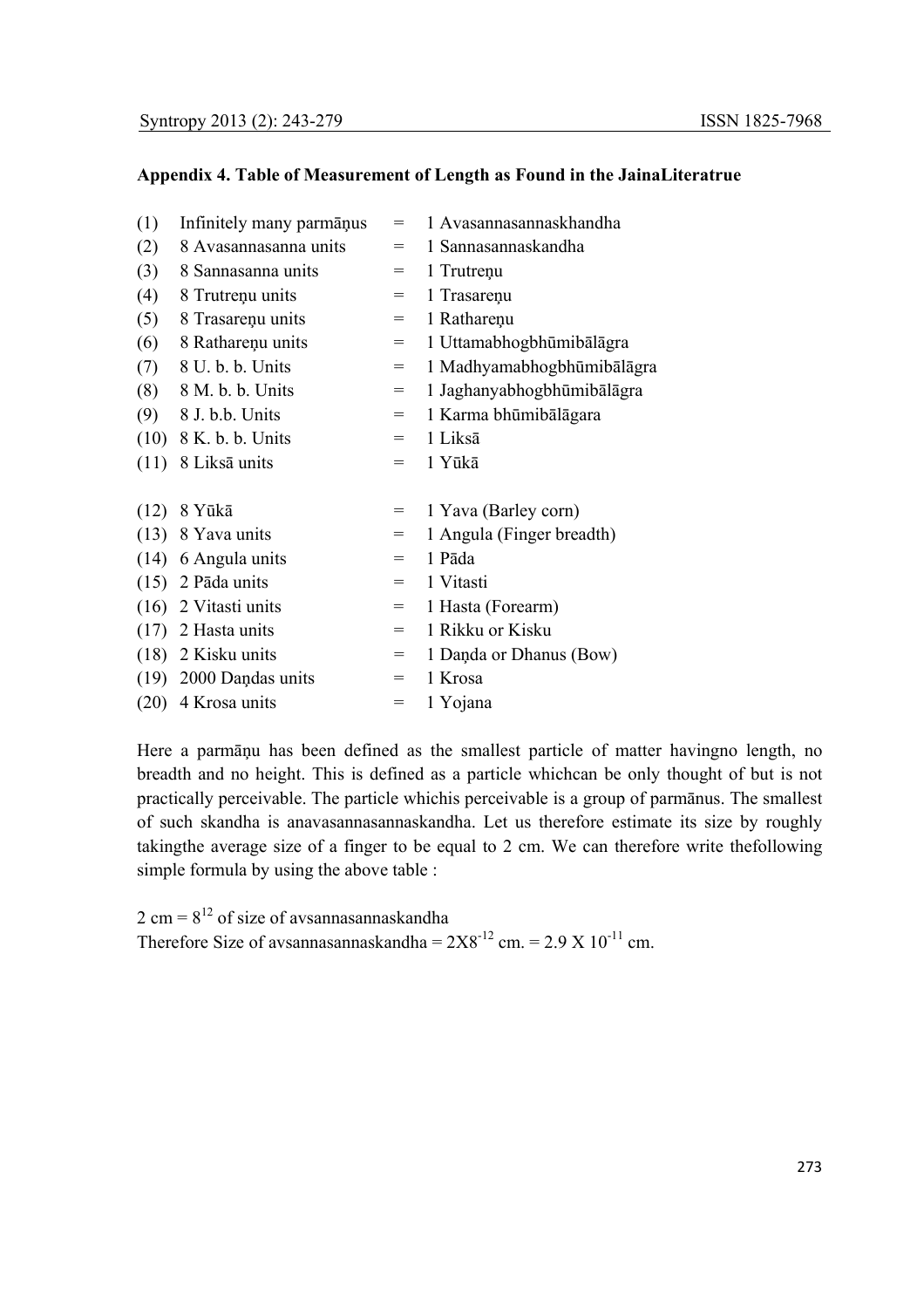# **Appendix 5. Implicate Order of Quantum mechanics and consciousness:**

An abstract concept of "Order" has been also explored by David Bohm, who proposed a cosmological order radically different from generally accepted conventions, which he expressed as a distinction between the implicate and explicate order, described in the book (Bohm 1990).

In proposing this new notion of order, Bohm explicitly challenged a number of tenets that are fundamental to much scientific work. The tenets challenged by Bohm include:

- 1. That phenomena are reducible to fundamental particles and laws describing the behavior of particles, or more generally to any static (i.e. Unchanging) entities, whether separate events in space-time, quantum states, or static entities of some other nature.
- 2. Related to (1), that human knowledge is most fundamentally concerned with the mathematical prediction of statistical aggregates of particles.
- 3. That an analysis or description of any aspect of reality (e.g. Quantum theory, the speed of light) can be unlimited in its domain of relevance.
- 4. That the Cartesian coordinate system, or its extension to a curvilinear system, is the deepest

conception of underlying order as a basis for analysis and description of the world.

5. That there is ultimately a sustainable distinction between reality and thought, and that there is a Corresponding distinction between the observer and observed in an experiment or any

other situation (other than a distinction between relatively separate entities valid in the sense of explicate order).

6. That it is, in principle, possible to formulate a final notion concerning the nature of reality; e.g. a Theory of Everything.

According to David Bohm, in the enfolded [or implicate] order, space and time are no longer the dominant factors determining the relationships of dependence or independence of different elements. Rather, an entirely different sort of basic connection of elements is possible, from which our ordinary notions of space and time, along with those of separately existent material particles, are abstracted as forms derived from the deeper order. These ordinary notions in fact appear in what is called the "explicate" or "unfolded" order, which is a special and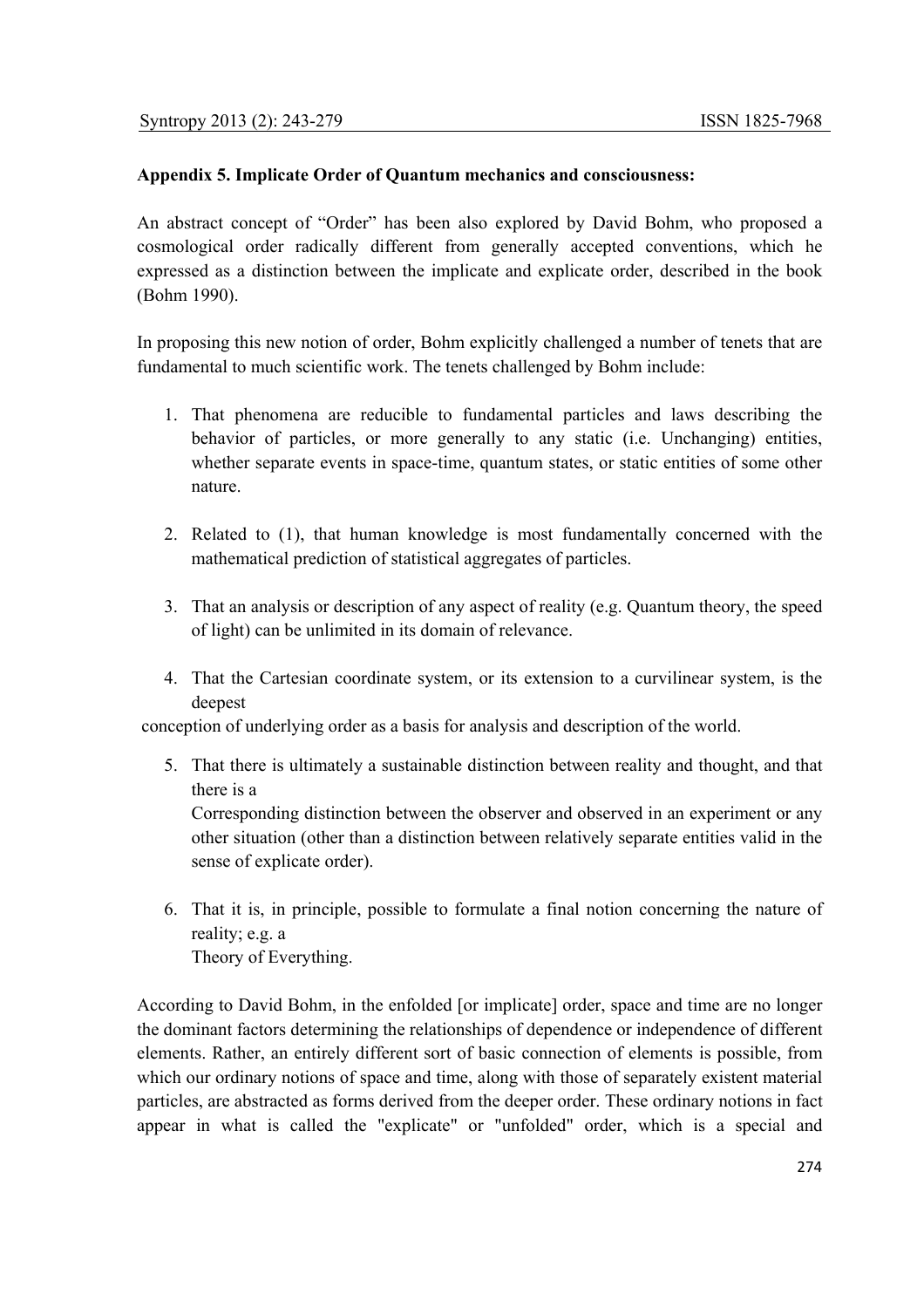distinguished form contained within the general totality of all the implicate order (Bohm, 1980, p. xv).

In Bohm's conception of order, then, primacy is given to the undivided whole, and the implicate order inherent within the whole, rather than in parts of the whole, such as particles, quantum states, and continua. For Bohm, the whole encompasses all things, structures, abstractions and processes, including processes that result in (relatively) stable structures as well as those that involve metamorphosis of structures or things. In this view, parts may be entities normally regarded as physical, such as atoms or subatomic particles, but they may also be abstract entities, such as quantum states. Whatever their nature and character, according to Bohm, these parts are considered in terms of the whole, and in such terms, they constitute relatively autonomous and independent "sub-totalities". The implication of the view is, therefore, that nothing is entirely separate or autonomous.

This implicate order of quantum mechanics as interpreted by David Bohm is very close to the Indian concept of consciousness and its relation to the whole world in general and the concept of reality in particular. This is also very close to the concept of Keval Jnana (absolute knowledge) as described in Jainism that is all knowledge disappear in this state and only absolute knowledge is left, which is in agreement with what Bohm is mentioning.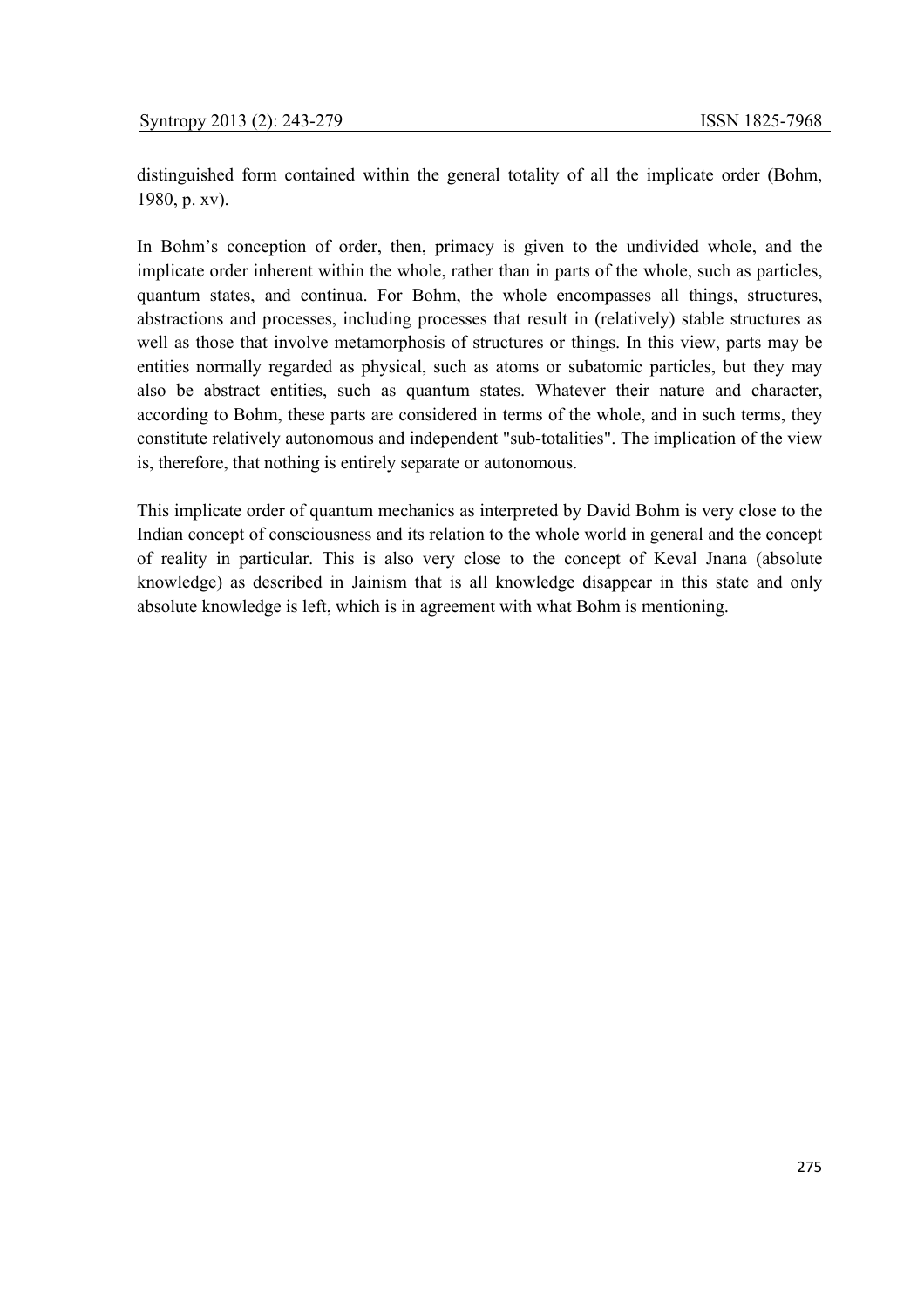#### **Appendix 6. Can a soul be an entity for which causality is neither obeyed nor violated**.

In order to explain, the concept of soul as Indian philosophy in general, Pokharna (1985) has introduced an abstract entity for which causality is neither obeyed nor violated B. This is an entity for which causality is neither obeyed nor violated. The principle of causal connection points out that for every effect there is a definite cause behind it (or a large number of causes behind it) and every effect in turn becomes a cause of some other effect. Now when we say that causality is violated then it can have the following two different meanings : (i) when the causality is violated then this can mean that temporally the role of cause and effect has been reversed so that first we have an effect and then there is a cause. This is the situation believed to be existing in the case of tachyons (particles moving faster than light). They are assumed to be moving backward in time so it is said that causality is violated by tachyons. (ii) Violation of causality can also mean that there may be some effects (causes) whose causes (effects) may not be known to us or no physically reasonable causes (effects) can be searched for given effects (causes). This is the situation which we have found in quantum mechanics where we have found that there are some uncontrollable fluctuations in the predictability of the state of a system in a given measurement process. These fluctuations are such that we cannot assign any known factors or causes responsible for it. Hence this entity in search of perfect determinism.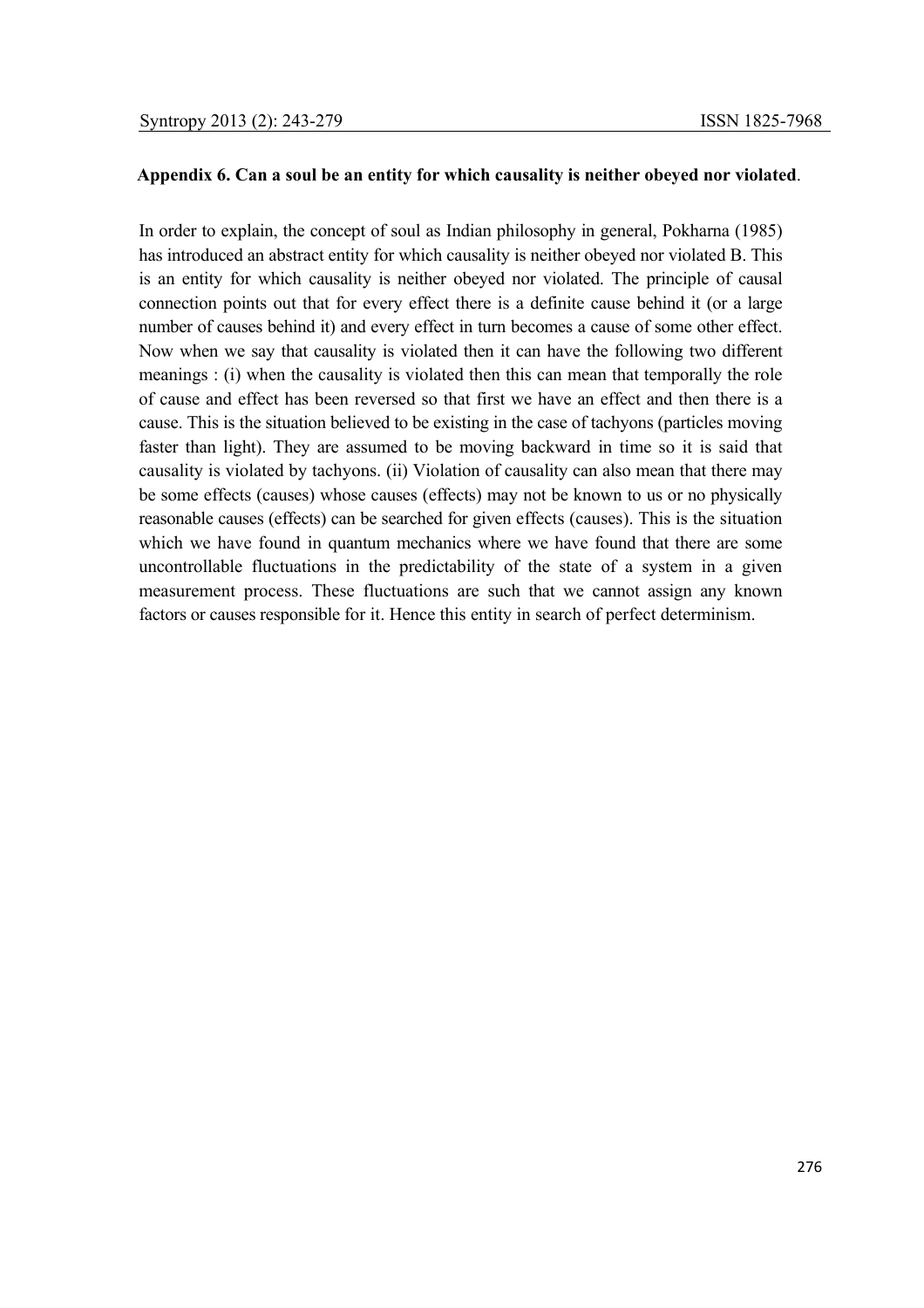# **Appendix 7. Quantum Consciousness:**

The first detailed quantum model of consciousness was probably the American physicist Evan Walker's synaptic tunneling model (1970), in which electrons can "tunnel" between adjacent neurons, thereby creating a virtual neural network overlapping the real one. It is this virtual nervous system that produces consciousness and that can direct the behavior of the real nervous system. A few researchers have invoked another quantum effect, Bose-Einstein condensation which is a general case of superconductivity. A Bose-Einstein condensate is the equivalent of a laser, except that it is the atoms, rather than the photons, that behave identically. The intriguing feature of a Bose-Einstein condensate is that the many parts of a system not only behave as a whole, they become whole. Their identities merge in such a way that they lose their individuality. In 1986 the British physicist Herbert Froehlich suggested that such condensation can be achieved in Nature by biological organisms. In particular, it should arise when biological oscillators which are in a nonequilibrium state (such as all plants and animals) are maintained at constant temperature. The biological usefulness of such biological oscillators is that, like laser light, they can amplify signals and encode information (e.g., they can "remember" an external stimulus). In 1989 the British phychiatrist Ian Marshall showed similarities between the holistic properties of condensates and those of consciousness, and suggested that consciousness may arise from the excitation of such a Bose-Einstein condensate

Drawing from Quantum Mechanics and from Bertrand Russell's idea that consciousness provides a kind of "window" onto the brain, the philosopher Michael Lockwood advanced a theory of consciousness as a process of perception of brain states. First he noted that Special Relativity implies that mental states must be physical states (mental states must be in the space given that they are in time). Then Lockwood interpreted the role of the observer in Quantum Mechanics as the role of consciousness in the physical world. Lockwood argued that sensations must be intrinsic attributes of physical states of the brain: in quantum lingo, each observable attribute (e.g., each sensation) corresponds to an observation of the brain. Consciousness scans the brain to look for sensations. It does not create them, it just seeks them.

In 1986 John Eccles, the British neurophysiologist who discovered neurotransmitters, has speculated that synapses in the cortex respond in a probabilistic manner to neural excitation, a probability that could well be governed by quantum uncertainty given the extremely small size of the Synapsis'"microsite" that emits the neurotransmitter. If this is true, Eccles speculate that an immaterial mind (in the form of "psychons") controls the quantum "jumps" and turns them into voluntary excitations of the neurons that account for body motion.

The American physicist Nick Herbert has been even more specific on the similarities between Quantum Theory and consciousness. Herbert thinks that consciousness is a pervasive process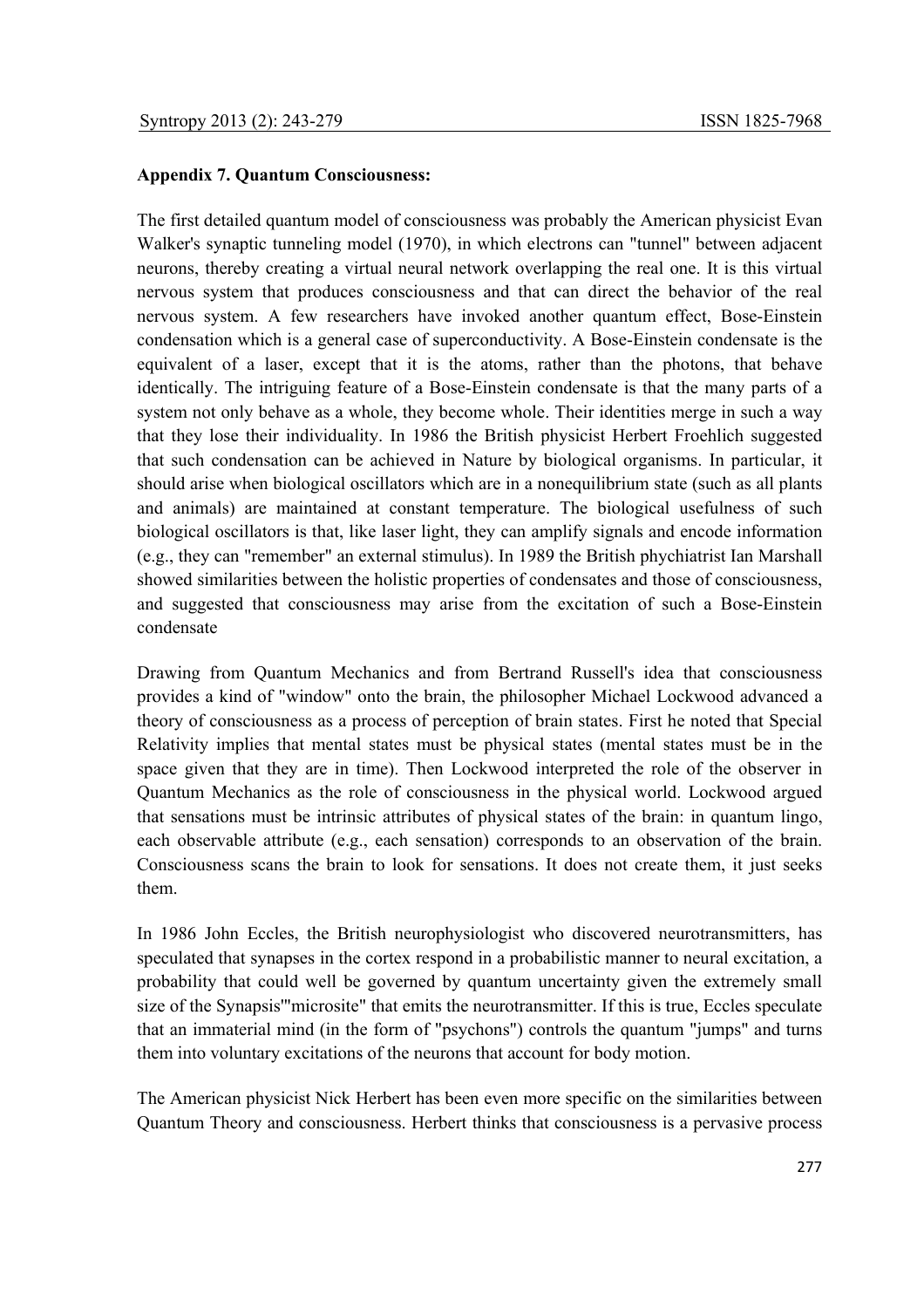in nature. The mind is as fundamental a component of the universe as elementary particles and forces. The mind can be detected by three features of quantum theory: randomness, thinglessness (objects acquire attributes only once they are observed) and interconnectedness (John Bell's discovery that once two particles have interacted they remain connected). Herbert thinks that these three features of inert matter can account for three basic features of the mind: free will, essential ambiguity, and deep psychic connectedness. Scientists may be vastly underestimating the quantity of consciousness in the universe.

The computer scientist James Culbertson, a pioneer of research on robots, has even speculated that consciousness may be a relativistic feature of space-time. In his opinion, too, consciousness permeates all of nature, so that every object has a degree of consciousness. According to Relativity, our lives are world lines in space-time. Space-time does not happen, it always exists. It is our brain that shows us a movie of matter evolving in time. All spacetime events are conscious: they are conscious of other space-time events. The "experience" of a space-time event is static, a frozen region of space-time events. All the subjective features of the "psychospace" of an observer can be completely derived from the objective features of the region of space-time that the observer is connected to. Special circuits in our brain create the impression of a time flow, of a time travel through the region of space-time events connected to the brain. The memory of an event is re-experiencing that space-time event, which is fixed in space-time. We don't store an event, we only keep a link to it. Conscious memory is not in the brain, is in space-time. The inner life of a system is its space-time history. To clarify his view, Culbertson presents the case of two robots. First a robot is built and learns German, then another robot is built which is identical to the first one. Culbertson claims that the second robot does not speak German, even if it is identical to the one which speaks German. Their spacetime histories are different. At the same time, Culbertson thinks that our consciousness is much more than an illusory travel through spacetime, and it can, in turn, influence reality. Quantum Thoery prescribes that reality be a sequence of random quantum jumps. Culbertson believes that they are not random but depend on the system's spacetime history, i.e. on its inner life.

# *Tripartite Idealism*

The American physicist Henry Stapp holds that classical Physics cannot explain consciousness because it cannot explain how the whole can be more than the parts. In Quantum Mechanics, on the other hand, the relationship between the parts and the whole is completely different. Stapp therefore advances a "quantum theory of consciousness" and bases it on Heisenberg's interpretation of Quantum Mechanics (that reality is a sequence of the collapses of wave functions, i.e. of quantum discontinuities). Science specifies rules that connect bits of knowledge. Each of us is a "knower" and our joint knowledge of the universe is the subject of Science. Quantum Theory is therefore a "knowledge-based" discipline. This